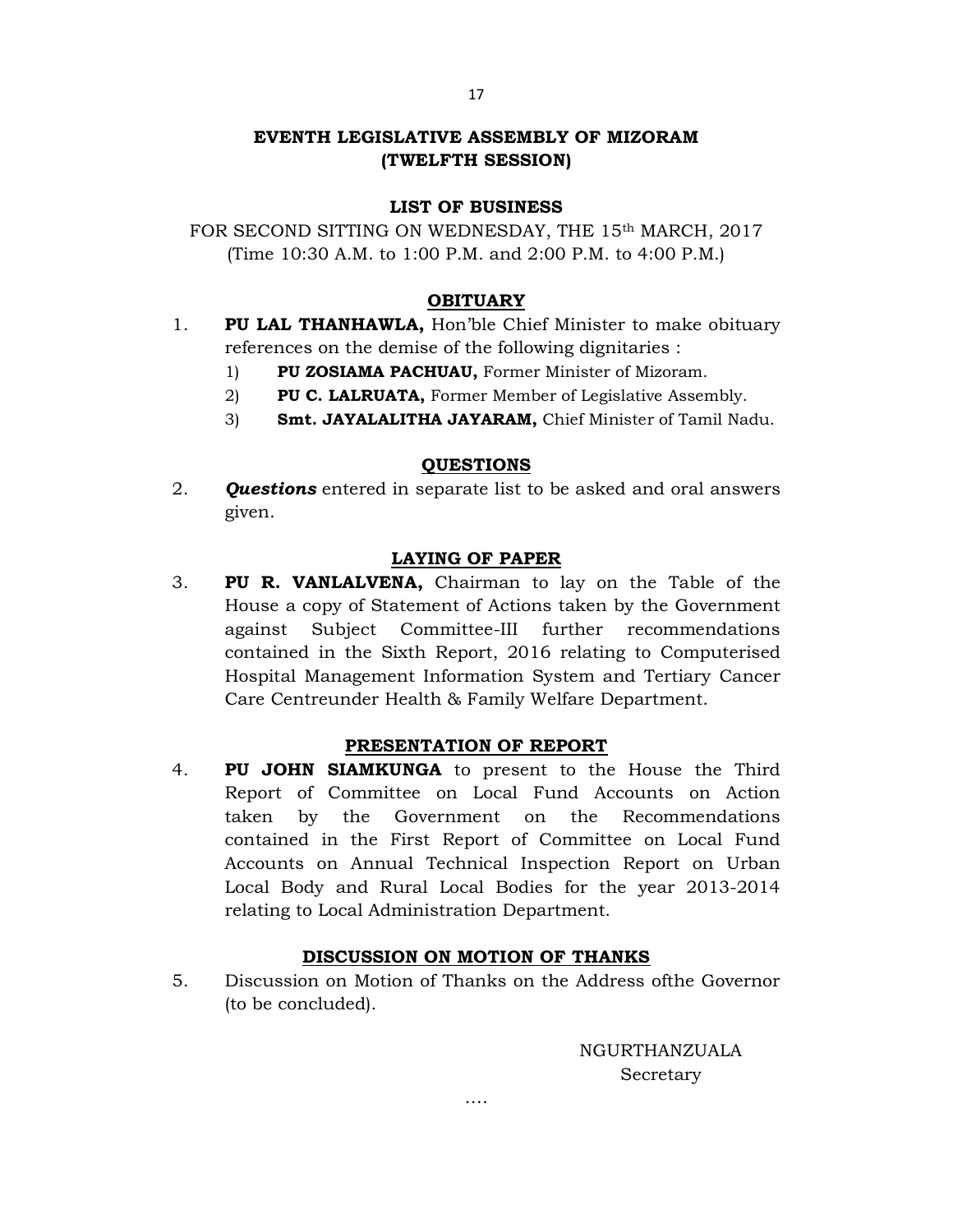SPEAKER : "Do not show partiality in judging; hear both small and great alike. Do not be afraid of anyone, for judgment belongs to God. Bring me any case too hard for you, and I will hear it"

Deuteronomy 1:17

 Pu J.H. Rothuama, Pu R. Lalrinawma and Pu Z.S. Zuala are granted leave of absence. We will now take up Obituary Reference from the Hon. House Leader on the demise of PU Zosiama Pachuau, Pu C. Lalruata and Shmti. Jayalalitha Jayaram.

PU LAL THANHAWLA, CHIEF MINISTER: Pu Speaker, I have to refer with profound sorrow to the passing away of some of our former members and Shmti. Jayalalitha Jayaram, a renowned woman politician in the country. I would like to start with Pu Zosiama Pachuau.

 Pu Zosiama Pachuau, the former Minister was an exceptional man who was amazing to work with. He was 72 when he died on  $24<sup>th</sup>$  Jan. 2017 at 7:15 am at New Life Hospital after suffering from a heart disease. He was born in Tualcheng village on the  $15<sup>th</sup>$  August, 1944 and was the second eldest among the 9 children of Pu Hauchhawna and Pi Lalhnehi. He was married to Pi Lalhmingliani of Kolasib on the  $26<sup>th</sup>$  June, 1974 and had 4 daughters, 2 sons and 11 grandchildren. He completed his high school from Sialmat Kristian High School, Churachandpur in 1963, BA from D.M. College, Imphal in 1967, MA from Gwuahati University in 1972 and B. Ed from Delhi University in 1975. He established Vairengte High School in 1969 and sat as the first Headmaster. He held the post of Asst. Academic Officer of MBSE in 1977 and was promoted to Sr. Academic officer and worked there till  $23<sup>rd</sup>$  March, 1984.

 He joined People's Conference (PC) Party in 1984 and was elected as an MLA for the first time from Ngopa Constituency in the same year. He was elected thrice in a row (1984, 1987 and 1989) from Ngopa constituency and was again elected in 1993 from kolasib Constituency. He was a Cabinet Minister and was allotted Higher & Technical Education Department, Soil & Water Conservation Department and Environment & Forest Department.

 Pu Zosiama Pachuau was a determined, honest and brave man who used to be a member in the Assembly Committees such as, Committee of Privileges, Committee on Govt. Assurances, Rules Committee, Public Accounts Committee (as its chairman for 2 terms) from 1989-1993. He contributed a lot as PAC Chairman and his reports were always interesting.

Though he was healthy and hardworking, he was bedridden from  $20<sup>th</sup>$  Dec, 2016 and was admitted to New Life Hospital on  $28<sup>th</sup>$  Dec, 2016. After several investigations, he was referred outside the state on  $16<sup>th</sup>$  Jan, 2017. As his condition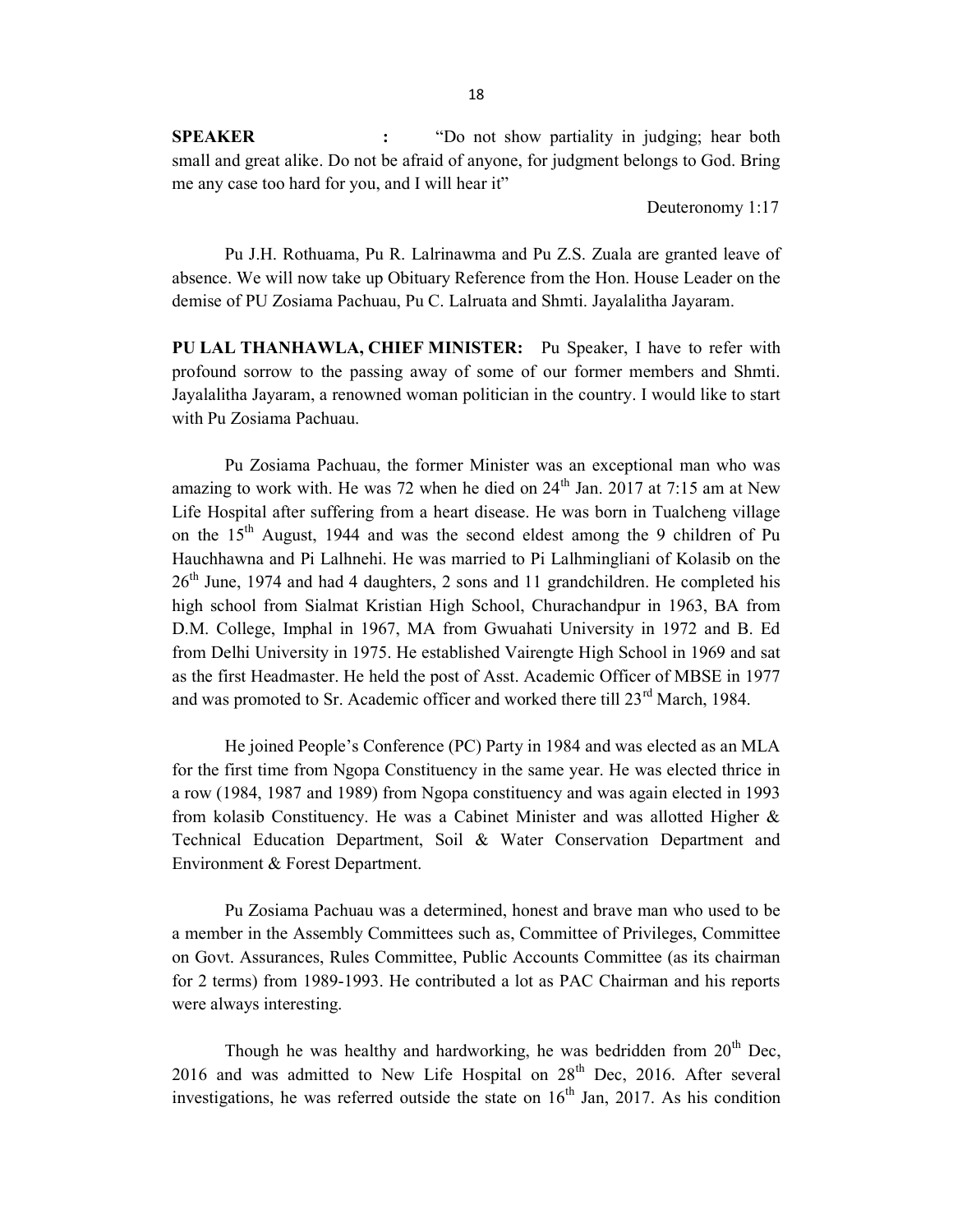deteriorated, he was compelled to use ventilator from the  $14<sup>th</sup>$  Jan, 2017. It became known that he was suffering from Chronic Heart Attack for a very long time after he was admitted to ICU. His fever worsened his heart and died on the  $24<sup>th</sup>$  Jan, 2017 despite the best efforts of the doctors. It is quite unfortunate to loss him and my prayers are with his family.

Pu C. Lalruata, Ex-MLA died from stomachache on 6<sup>th</sup> Jan, 2017 1:15 pm at Greenwood Hospital. He was 72 years old. He was the eldest among the 8 children of Pu C. Lalthanga and Pi Lalkaii and was born on the  $5<sup>th</sup>$  Jan, 1945 at Kelkang. He married Pi Tlangthawmi on  $21<sup>st</sup>$  Oct, 1966 and had 1 daughter, a son and 2 grandchildren.

He held the 3<sup>rd</sup> position in Middle School Scholarship Examination, 1966 and even received a merit scholarship. He finished his High School from Gandhi Memorial High School, Champhai and BA from Pachhunga Memorial College while being a Govt. employee. He was involved in several students' movements while he was a student and became a teacher in his early years. He worked as Lower Division Assistant (LDA) under Mizo District Council from 1966-1970 and got involved in politics from 1970 where he joined Mizo Union Party (MUP). He became the first Secretary of MPCC when MUP merged with Congress on 4<sup>th</sup> Feb, 1974. He was elected for the first time as MLA of Mizoram UT from Lungpho Constituency in 1972 while he was only 27 years of age.

 He contributed his best for the society even before he was involved in politics and also was a Sunday school teacher of children section without even being on Senior Department. He became a Sunday school teacher for adults section in 1970 and received a diploma award for being a regular teacher for 25 years. This year is his  $47<sup>th</sup>$ year as a Sunday school teacher.

He was a healthy man but was admitted to Green Wood Hospital on  $1<sup>st</sup>$  Jan, 2017 for stomachache and was discharged on  $4<sup>th</sup>$  Jan. However, the pain recurred the next day and was re-admitted the very same night. He had difficulty with breathing the next morning and was supported with oxygen. Unfortunately, he died on the  $6<sup>th</sup>$ Jan. despite the efforts of the doctors and nurses to save his life.

 I knew him even before the merger of our two parties and he was quite helpful when I was a candidate for Champhai Constituency. Our party benefitted his services as he always performed his duties fully. Our party usually assigned him with drafting the Resolution in every General Assembly and our leaders trusted him a lot. He was never greedy and was always patient for his needs. He had a similar personality with Pu Zosiama Pachuau and they both were very generous and down to earth. Losing Pu C. Lalruata is a great loss for his family, our party and the state and my prayers are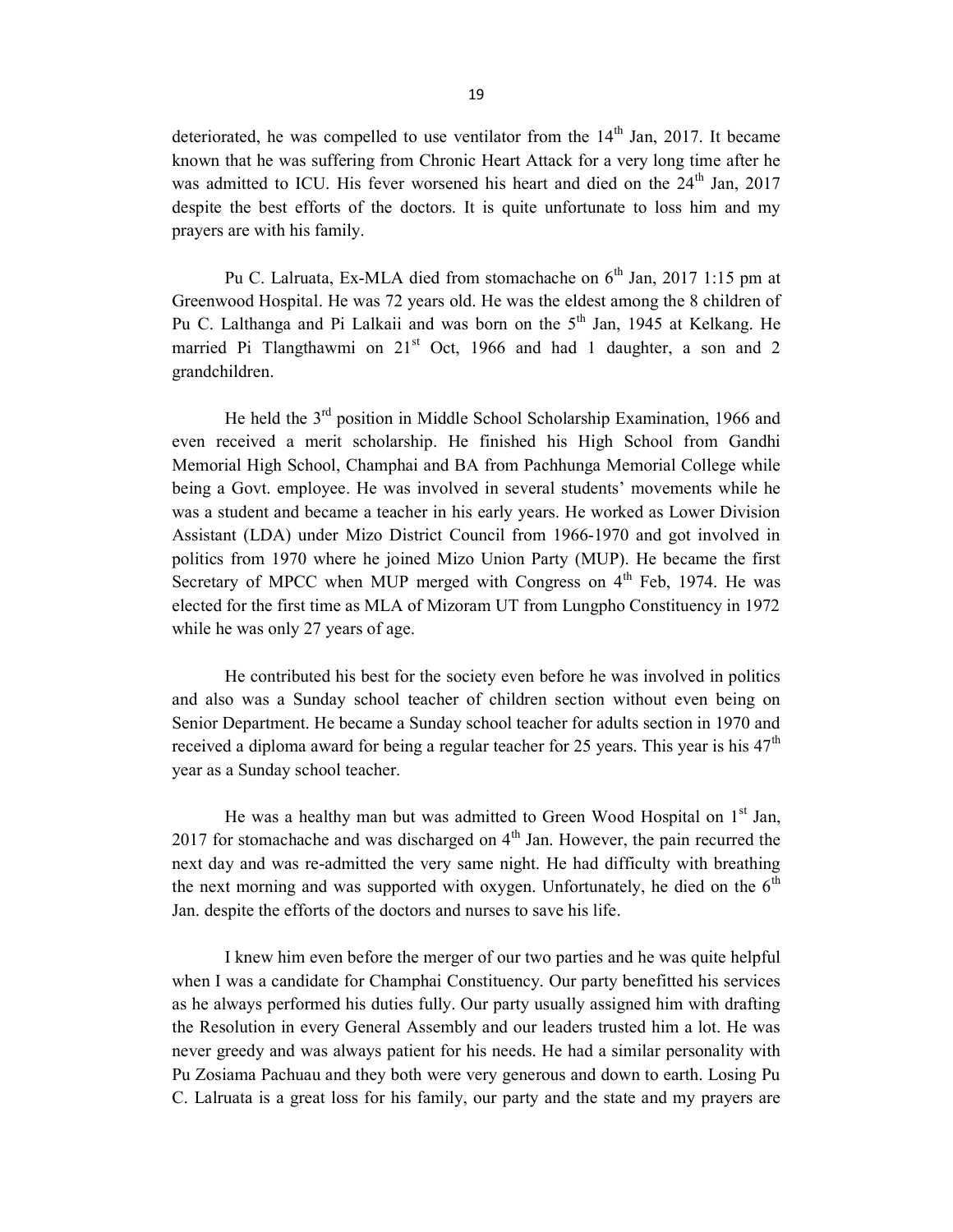20

with his family.

 The famous Indian, Pi Jayalalitha Jayaram, the Chief Minister of Tamil Nadu died of heart disease on  $5<sup>th</sup>$  Dec, 2016 at Apollo Hospital, Chennai. She was 68. She was born on the 24<sup>th</sup> Feb, 1948 in Mulukote, Pandava Pura Taluka, Mandhya District, Karnataka and she was the daughter of Pu Jayaram and Pi Veda Valli. She had a brother who died in 1990 and her father died when she was only 2.

 She entered the film industry at a very young age and was quite successful. She starred in more than 140 films before entering politics and she was called 'The First Female Superstar' at Tamil Nadu Cinema. She was well-educated and even held the 1<sup>st</sup> position in matriculation exam of her state. She was also well-versed in English, Tamil, Kannada, Telugu, Hindi and Malayalam. She joined AIADMK on 18<sup>th</sup> June, 1982 and was elected as AIADMK party propaganda Secretary in 1983. She was elected as a Rajya Sabha member in 1984 and occupied the seat till 1989; she was elected as a member of Tamil Nadu Legislative Assembly the very next year.

 She was even the first female Leader of the Opposition and was again elected after the death of Rajiv Gandhi in 1991. She was the second female and the youngest Chief Minister and held the position from  $24<sup>th</sup>$  June, 1991 to  $12<sup>th</sup>$  May, 1996. She could not contest in 2001 Tamil Nadu election for having a case but her party AIADMK still won the election and she was appointed as the Chief Minister on the  $23<sup>rd</sup>$  May, 2016 for the sixth time. She published an order to grant amnesty on several power units from every household and she offered 8 grams of gold to every bride to be.

 She was well liked by Tamil Nadu state and called her 'Amma' and many products are named after her. However, despite her valuable efforts for the state, she was admitted for Infection acute dehydration on 22<sup>nd</sup> Sept, 2016 in Chennai for 75 days and died on  $5<sup>th</sup>$  Dec. She was well praised by her fellow Ministers and she provided cheap food canteens, free computers to students and populist scheme where food mixers and grinders were also supplied for free. Losing her is a great loss for the people of Tamil Nadu and the country.

 I met her several times and she was fluent in English. Her party and Tamil Nadu are in commotion after she died and this shows how extraordinary she was as a leader.

 Pu Speaker, we have lost three great leaders and it is sad to observe obituary here today. My prayers are with their families and I pray that this will lead them to blessings. Thank you.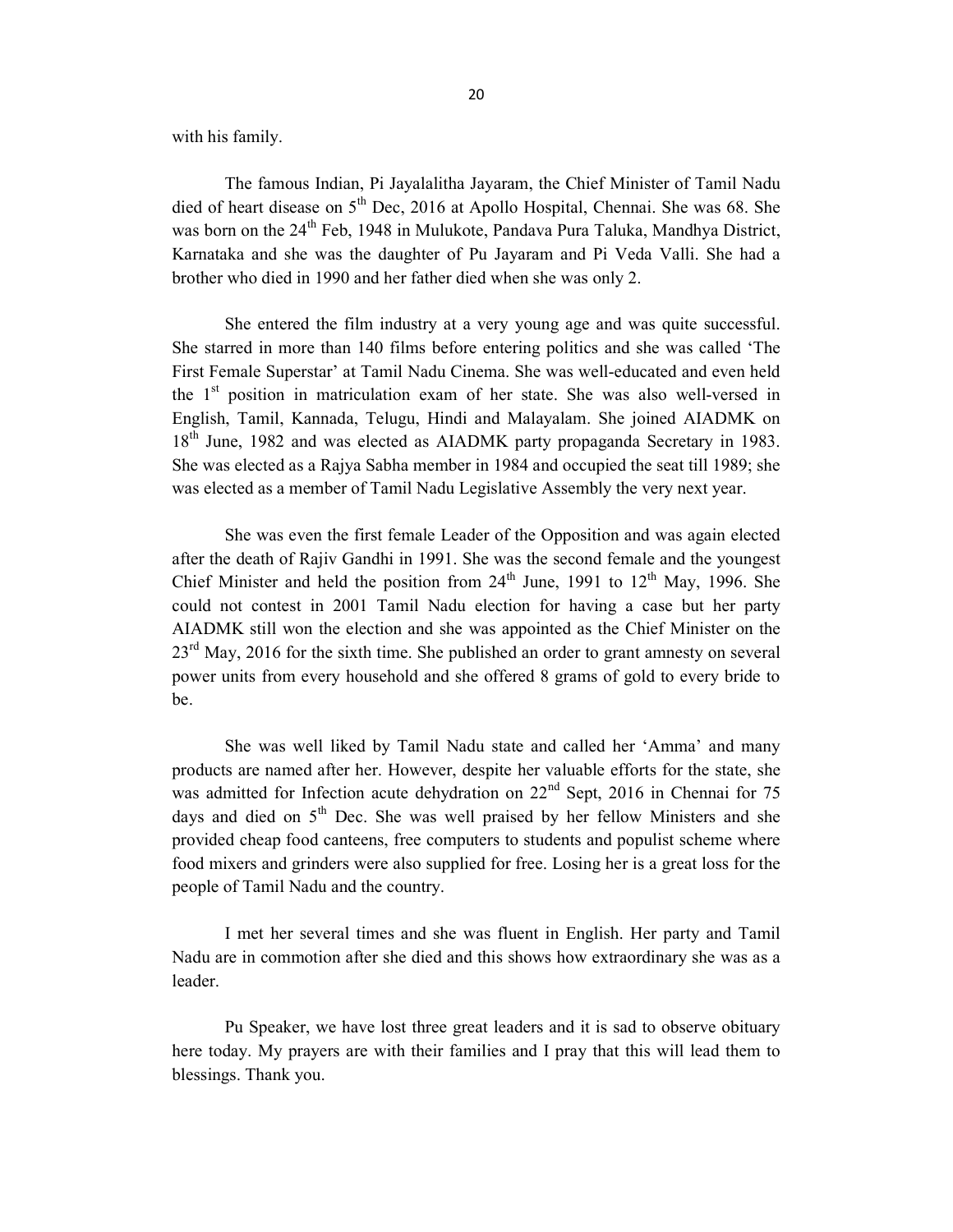PU K. SANGTHUAMA : Thank you, Pu Speaker. Jayalalitha was admired by her people and she was regard as a mother figure. The people are drawn towards her and she was a great leader who surpassed many male leaders and the country also highly admired her.

 As mentioned by our House Leader, she had a successful career in film industry and she was a beautiful young woman in her early years. The country adored her and her movies were constantly watched. God doesn't make many women like her in one country and she was among the extraordinary people in India. So, losing her is a great loss for her people, the state and the country and we need to pray for her families so that God will guide them throughout.

 The Revolt in Mizoram made living difficult in villages so Pu Ruata and I both left our homes and followed our President, Pu Ch. Chhunga in Aizawl. Pu Ruata was the General Secretary, Secretary etc and I was the Youth Treasurer in Mizo Union. We opened a Middle School together at Ramhlun Veng in 1970 and while working as a teacher, he was given a ticket for election. He was only 27 years when he was elected from the constituency now called Tuikum. Despite being a very young man, Mizo Union was proud to have him and his performances were always praised.

 After the merger of Mizo Union Ministry, we started following our House Leader for more than a decade and Pu Ruata held an important status in Congress Party till today and was the General Secretary till his last breathes. He was also the General Secretary of CYMA in 1971 and 1973, YMA Branch President for 13 years and a Joint YMA President for 2 years.

 He was an exceptional man and the party also made great use of him. A man like him will not be forgotten and we send our deepest condolences to his family; we pray that God be with them.

 I will not mention Pu Zosiama as Pu Lalthanliana had prepared himself particularly for this.

# SPEAKER : Pu Lalthanliana.

PU LALTHANLIANA : Thank you for the time Pu Speaker. Pu Zosiama Pachuau and Pu C. Lalruata were both from my constituency. Pu Zosiama Pachuau had a good reputation even after his days as an MLA and Minister and as mentioned by our House Leader, he was born on the  $15<sup>th</sup>$  August, 1944. He completed his MA from Guwahati University in 1972 when he was only 28 years of age; he was 40 when he was a Sr. Academic Officer. He left his stable job and entered politics which showed how much he dedicated himself for his state and I sincerely admire his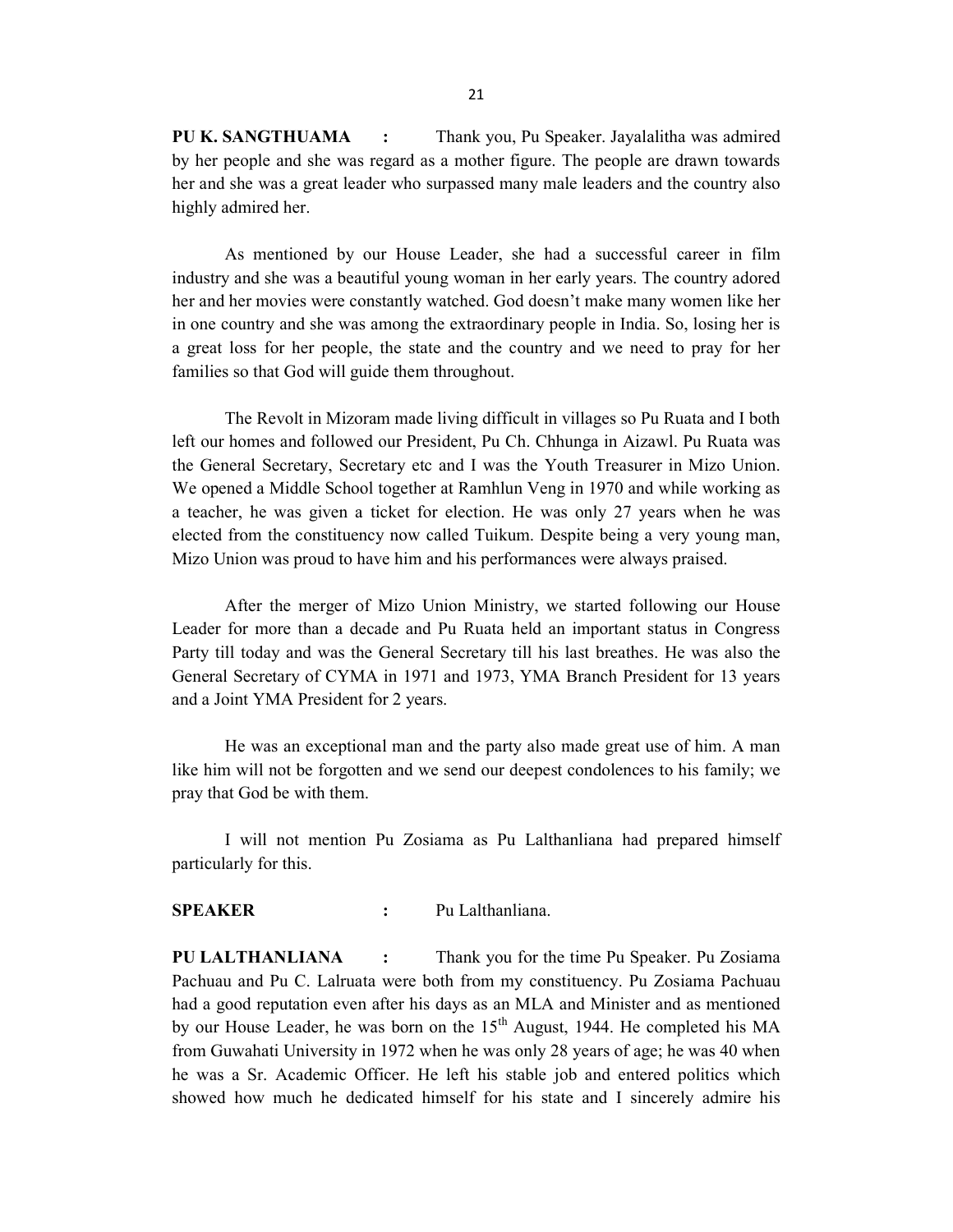dedication. He had a strong confidence in himself and he was fearless, generous, determined and always gave importance to his responsibilities.

 One thing I admire about him is that he succeeded in everything he did whether be it politics, education, job or family. He was involved in several organizations and he always held high positions. So, losing him is a great loss for Mizoram and our party grieves his passing and I pray that God be with his family and loved ones.

 Pu C. Lalruata was from my constituency and we were from the same locality. He had a great commanding voice and was a spectacular orator. He had a great leadership quality and he lived his life to the fullest. He is no ordinary man and losing him is a great loss for the state. I pray that God be with his family and dear ones. Thank you, Pu Speaker.

SPEAKER : Pu Zoram Sangliana.

PU P.C. ZORAM SANGLIANA: Pu Speaker, Pu Zosiama Pachuau was fond of labor works and he made a cabbage farm at Vairengte with his brother where they produced 50 quintals.

 When Mizoram became a state, we were the members of PAC and he would cooperate a lot during his legislative years. He contributed as much as he could during the famine and helped the poor while being the Chairman. He was very concerned about Agriculture Link-roads and it is appreciating that they are now achieved.

 He was often seen in the House of the bereft family even after his years as an MLA and he would always recognized his distant families and friends. He is not with us anymore and he is truly missed. I pray that God be with his family.

 I visited Pu C. Lalruata the day before he died and wished him a happy birthday. The memories of me wishing him and talking about politics flash back in my mind today and he had a lot to say. He knew when to differentiate politics from denominational activities and he was a devout man for the church and society. He was an MLA when he was only 27 years of age and I love reading the proceedings of Pu Zosiama Pachuau and Pu C. Lalruata in our library. He was MIFCO Chairman and I feel unworthy to take his place and continue where he left off.

 They both are no longer with us and I truly believe that we will meet again eternally. I pray that God be with their families and loved ones.

SPEAKER : Pu R.L. Pianmawia.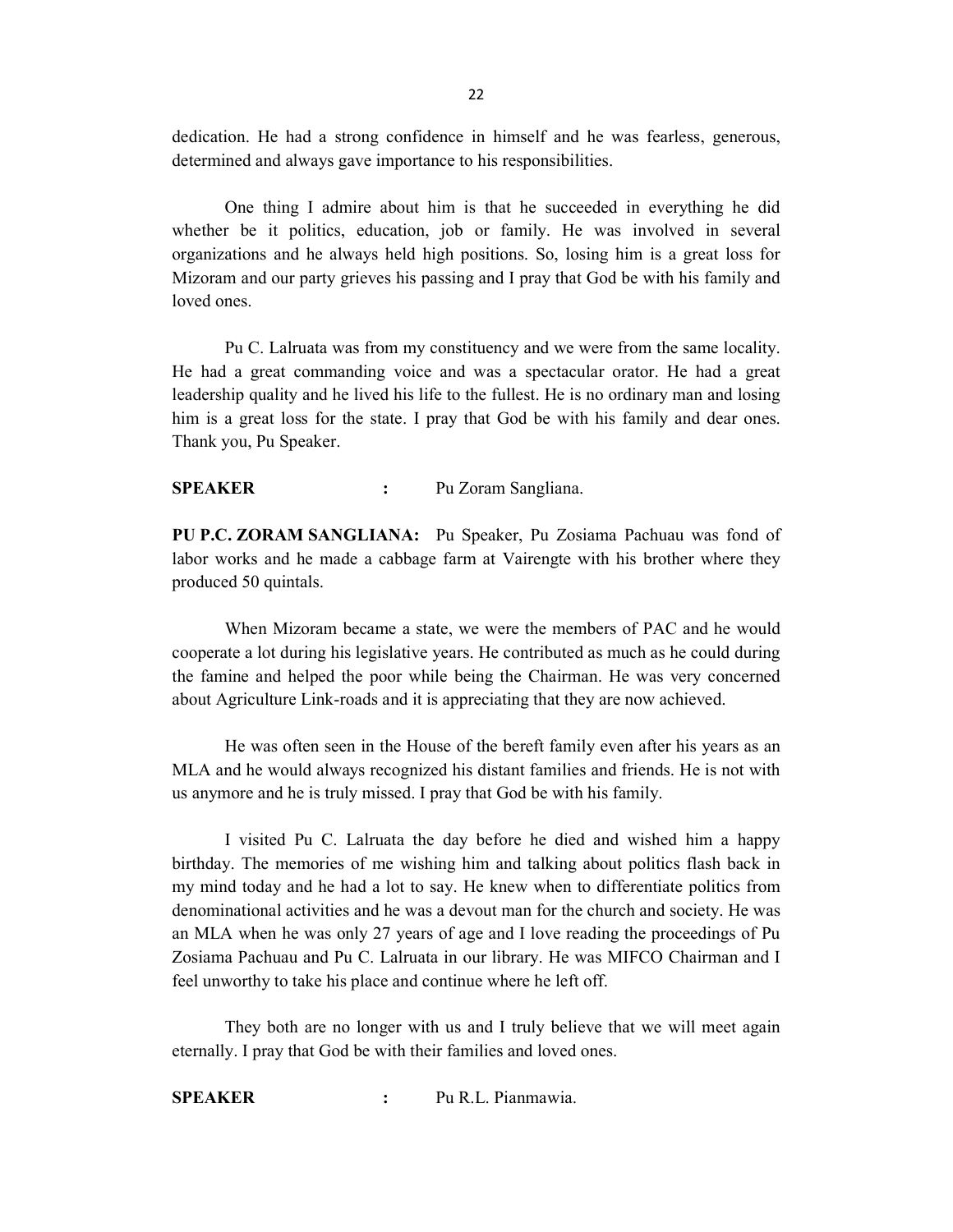PU R.L. PIANMAWIA : Thank you, Pu Speaker. Pu Zosiama Pachuau was friendly and socially liked by the poor. I was a Block President when he was the Education Minister and he paved a way for us in having an educational school at Chhanchhuahna-khawpui. Moreover, there were many people who suffered from Malaria at Sunhluchhip and he being the Health Minister supplied medicines at every house and there were no deaths from Malaria that year. So, he contributed a lot when he was needed and his demise is indeed a great loss.

 When he was allotted Forest Department, RO and DFO had all the works and left ACF with nothing. So, he made ACF to be a very important position and this is a remarkable action for the state. He trusted and favored me a lot and he handed me all the responsibilities of Education Department at Tuirini and beyond. He would always fulfill the needs of our constituency and that is why he will not be forgotten by our constituency. He is the reason behind our constituency's development and I pray that God be with his family. Thank you.

SPEAKER : I request hon. Members to rise in their seats and observe silence for one minute as a mark of respect to the memory of the departed Leaders.

 We will take the question; I request Dr. K. Beichhua to ask Starred Question No.1.

Dr. K. BEICHHUA : Thank you, Pu Speaker. Will the Law & Judicial Minister be pleased to state: -

- a) If the Govt. received a fund for construction of High Court building;
- b) If so, from which source;
- c) When the work will be started.

SPEAKER : The Hon. Minister, Pu Lalsawta to answer the question.

#### PU LALSAWTA, MINISTER: The answer is: -

- a) Yes and the 1<sup>st</sup> installment of ₹1471.9 lakhs had been received in May last year.
- b) From Non lapsable central pool of resources (NLCPR) under DoNER Ministry, Govt. of India.
- c) The work will soon be started. Thank you.

**SPEAKER** : We will proceed to Presentation of papers and I request Pu R. Vanlalvena to lay the Papers.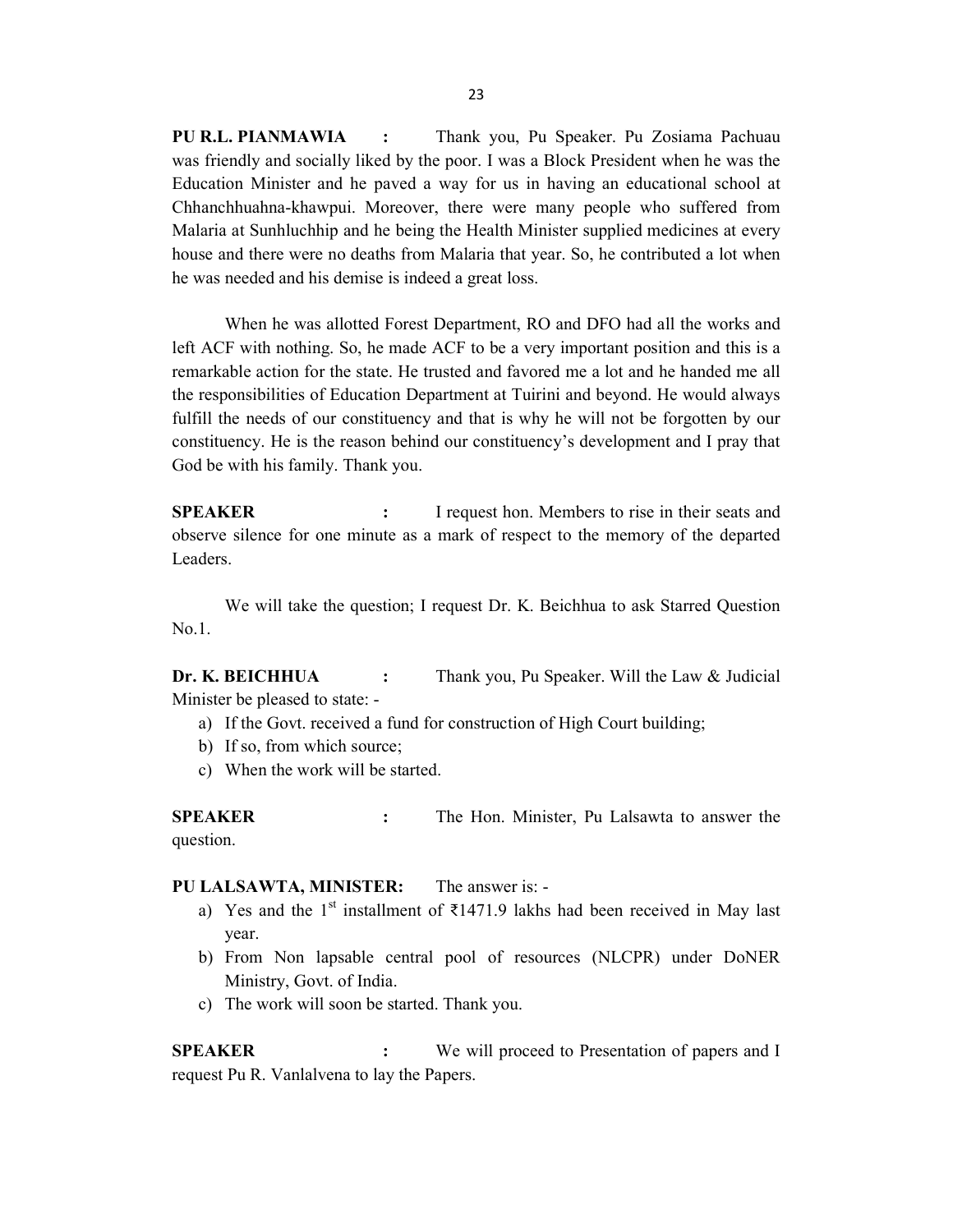PU R. VANLALVENA : Thank you, Pu Speaker. The Paper I am about to lay is regarding 'Computerized Hospital Management Information System' and 'Tertiary Cancer Care Centre' and the main paper was presented on 22.3.2016. Pu Speaker, I lay on the Table of the House, "The Statement of Action taken by the Govt. against Subject Committee-III further recommendations contained in the  $6<sup>th</sup>$  Report, 2016 relating to Computerized Hospital Management Information System and Tertiary Cancer Care Center". Thank you.

**SPEAKER** : Let the copy be distributed and I now request Pu John Siamkunga to have Presentation of Reports.

PU JOHN SIAMKUNGA : Thank you, Pu Speaker. The Report I am about to present is 'Annual Technical Inspection Report on Urban Local Bodies and Rural Local Bodies, 2013-2014'. The main Report was presented on  $6<sup>th</sup>$  Dec, 2016 and 4 recommendations were made out of which 3 were approved. The Report to be presented today is among the 3 approved recommendations and 1 recommendation will be followed again since the department is not yet ready.

 Pu Speaker, with you permission and of the House, I present on the Table of the House, "The 3rd Report on Action taken by the Govt. on the recommendations contained in the 1<sup>st</sup> report of Committee on Local Fund Accounts on Annual Technical Inspection Report and Urban Local Body and Rural Local Bodies for the year 2013-2014 relating to the Local Administration Department". Thank you.

SPEAKER : Let the copied be distributed. We will proceed to motion of thanks on the address of the Governor and each member will be given 10 minutes. I request Pu Robiaka to move motion of thanks on the Address of the Governor of Mizoram.

PU LALROBIAKA : It is a privilege to stand before you and move this motion of thanks. God has blessed this Ministry and the state achieves many developments under the leadership of our Ministers especially our Chief Minister.

 The Govt. has prepared a better solution for farmers through NLUP and NEDP and Agriculture link roads are undertaken. The Govt. gives importance to farmers and spent a lot of fund for them. Rubber plantation is also carried out through Soil Department for 84 families at Chungtlang and the people are excited that vehicles can now pass through Chungtlang to Tui Lui. Their vegetables are now sold at Aizawl market and we can see several progresses in different constituencies.

 We also see a lot of progress from Sericulture and plenty of silkworms are reared. I believe that Mizoram will soon be a good potential for silk. We received a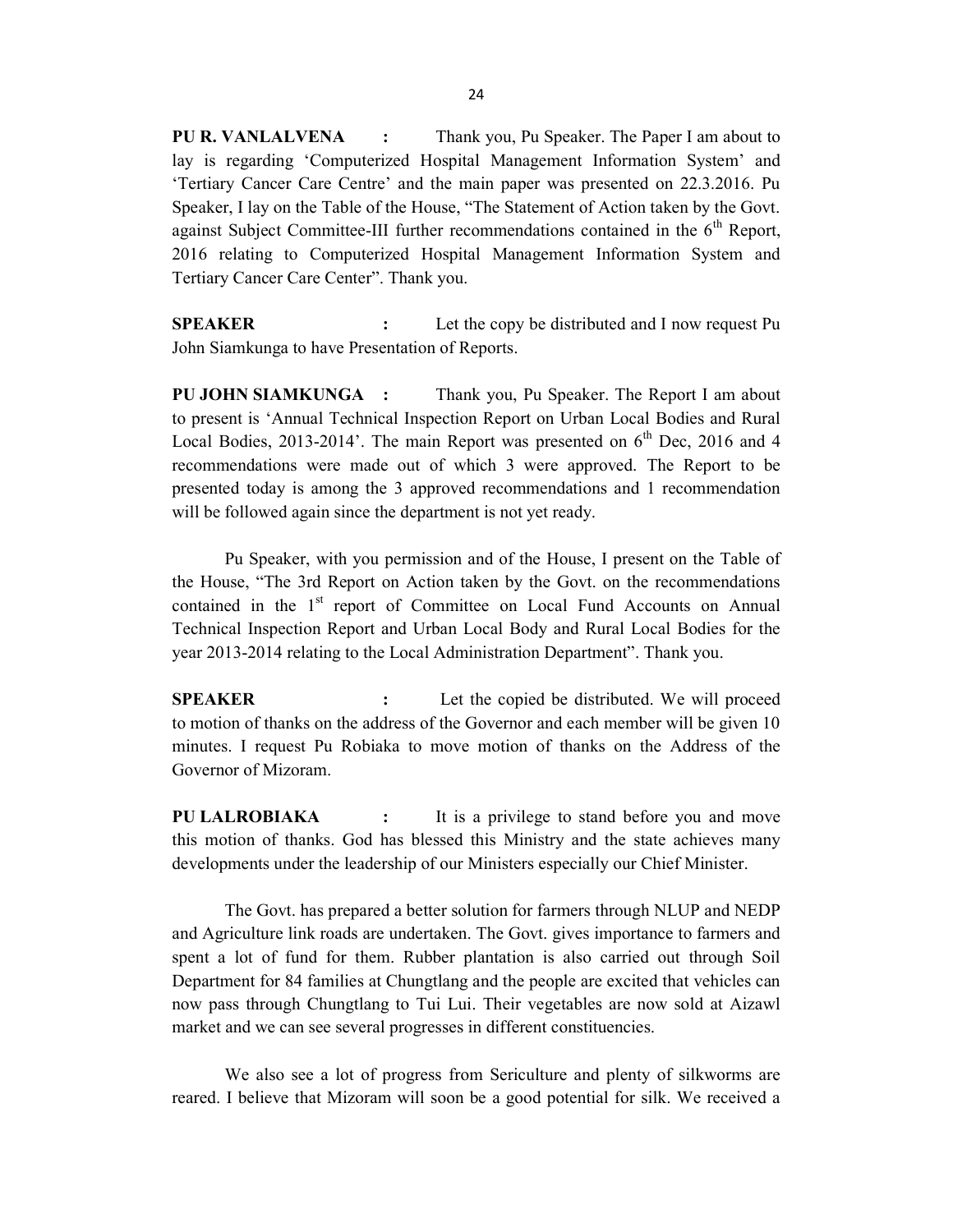project worth ₹1,352.09 lakh from NERTPS on Dec, 2016 and muga rearing is introduced at South Sabual where the people are also extremely excited. Silk is quite popular in China, India, Japan etc and we are quite aware that exportation will not be an issue. So, we need to make more efforts in order to raise our economy.

 A lot of progress are also made on roads and with your permission, the Governor's Speech states 'The Govt. of India has assured that Rih-tidim road of about 80 kms will be developed to improve the connectivity with Zokhawthar'  $(SPEAKER: Your time is almost up)$  I will try to make it short. The Multi-Modal transport is spectacular and it will serve a great purpose for the people. However, developments can also bring misfortunes and we need to prepare ourselves. For example, the roads to Burma are under construction and there will come a time when criminal tribes will pass through. So, as the owner, we need to prepare ourselves.

 Several progresses are also made on Sport & Youth Services and I-League is not functional without a Mizo player. We also see many developments on roads, livelihoods, productions etc and afforestation is also becoming wider.

We see progress on Food & Civil Supply and cooking gases are now in abundance. We also make progress on water, power supply and taxes. It is impressive that we will soon be opening Tuirial Hydel Project which was abandoned by the previous Ministry. In regard to Health sector, a private hospital with 50 beds was inaugurated at Thenzawl on Oct, 2016 and this is a great achievement being a very young state.

 The Govt. is also taking measures on recruiting the youths in army through Youth Commission and it is remarkable to have a Sainik School which will soon be inaugurated. Aizawl City Surveillance Project is also undertaken and it is impressive to have an excellent Forensic Science Laboratory.

 We are making progress on collecting taxes and the Govt. is providing aid through NEDP which will help the laborers towards development. So, the progresses and developments we have achieved can be clearly seen and I thus request every member to unanimously pass Motion of Thanks on our Governor's Speech. Thank you.

#### SPEAKER : Er. Lalrinawma.

Er. LALRINAWMA : Thank you, Pu Speaker. It is appreciating to discuss the Governor's Speech and it is much more impressive than last year.

Firstly, it is impressive that Minor Irrigation is carrying out the work on 14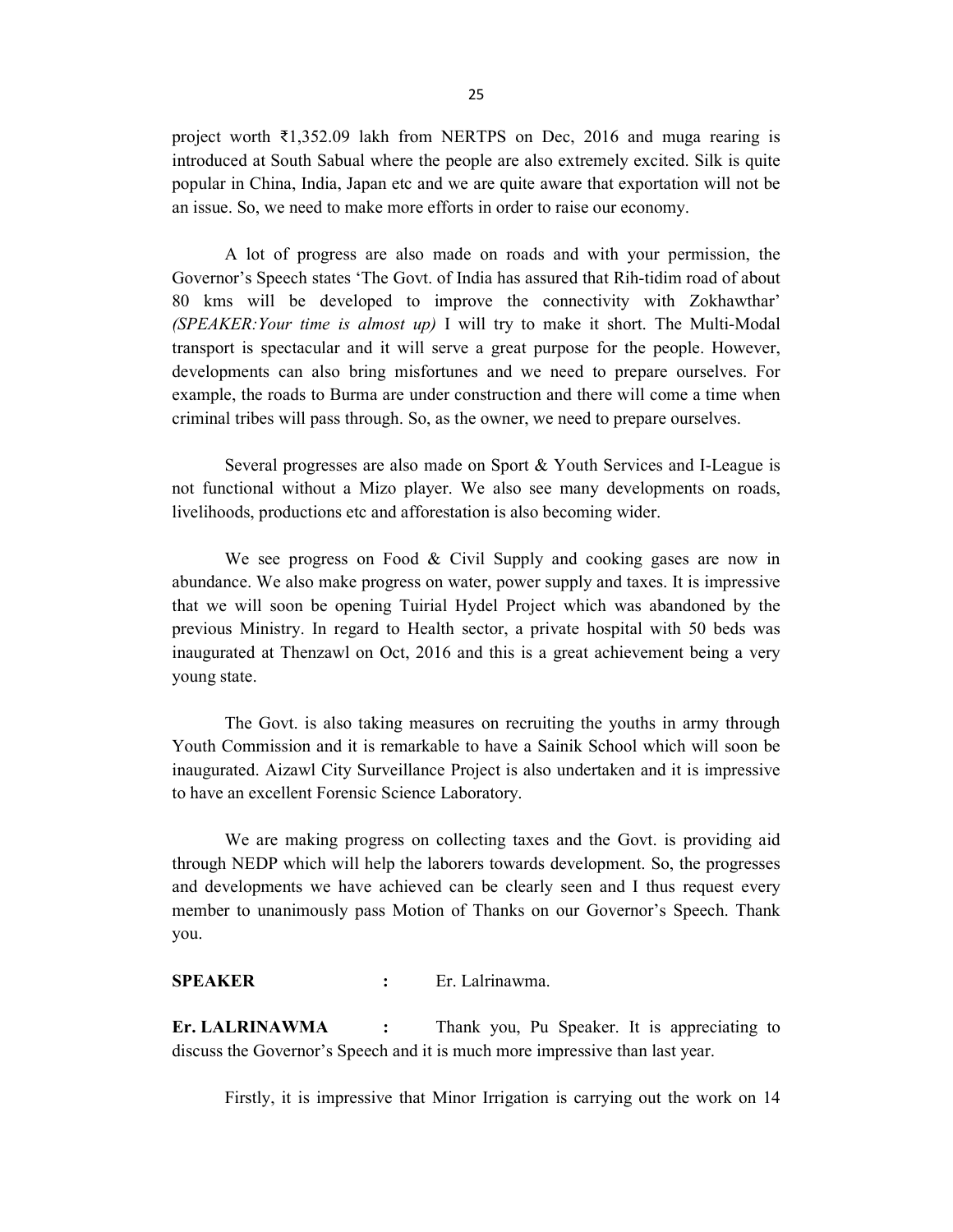new projects and progresses are also made. On Sports, progress is made undoubtedly. Food & Civil Supply makes a website which is also a way of viewing our development and I hope that the people will also make great use of it.

 Section 16 mentioned that the classes of Sainik School will start next year and I would like the opportunity to say that the community of Chhingchhip donated the land without expecting any compensation. So, it would be appreciated if a courtesy is shown towards them in turn by employing Grade IV or any of its kind.

 It is also impressive that State Level Committee and District Council Level Monitoring and review Committee are established in regard to District Council and I hope that this will pave a way in developing districts.

 There are many Central Schemes on our Governor's Speech and we need to pursue and follow the guideline monitoring as much as we could. On the other hand, the Governor's Speech was about half an hour but there are several departments whose works were not mentioned. The Mizoram Finance Commission Report was mentioned but the works and status of Finance Department were not mentioned. Not only that, we conducted till section 56 last year while we stopped at section 44 this year. So, it would be appreciated if the works of all the departments are also mentioned for the betterment of the departments.

 Pu Speaker, with your permission, section 15 states, "The FCS & CA Department is also in the final stage of constructing 17 new go-downs and will be commissioned shortly" which is the same as last year's Governor's Speech, section 53, and this makes me think if any works are carried out. Apart from this, our Chief Minister had also said the same on 2015's Independence Day. (Pu Nihar Kanti Chakma in the Chair).

 Section 27 mentioned about the ongoing construction of Polytechnic Schools at Lawngtlai, Saiha, Mamit while this was already mentioned on the Governor's Speech of 2014 stating "Construction of new Polytechnic Schools are being completed at Champhai, Kolasib, Lawngtlai, Mamit, Saiha and Serchhip". So, this is confusing as it was said to be completed in 2014 and the officials need to be more careful.

Section 38 underlines the  $1<sup>st</sup>$  Mizoram Finance Commission Report, but it does not mention if excise duty is included. It would also be appreciated to know what population census is applied in disbursing funds by VCs in accordance to the  $1<sup>st</sup>$ Finance Commission Report.

The Governor had mentioned about Youth Commission on Republic Day,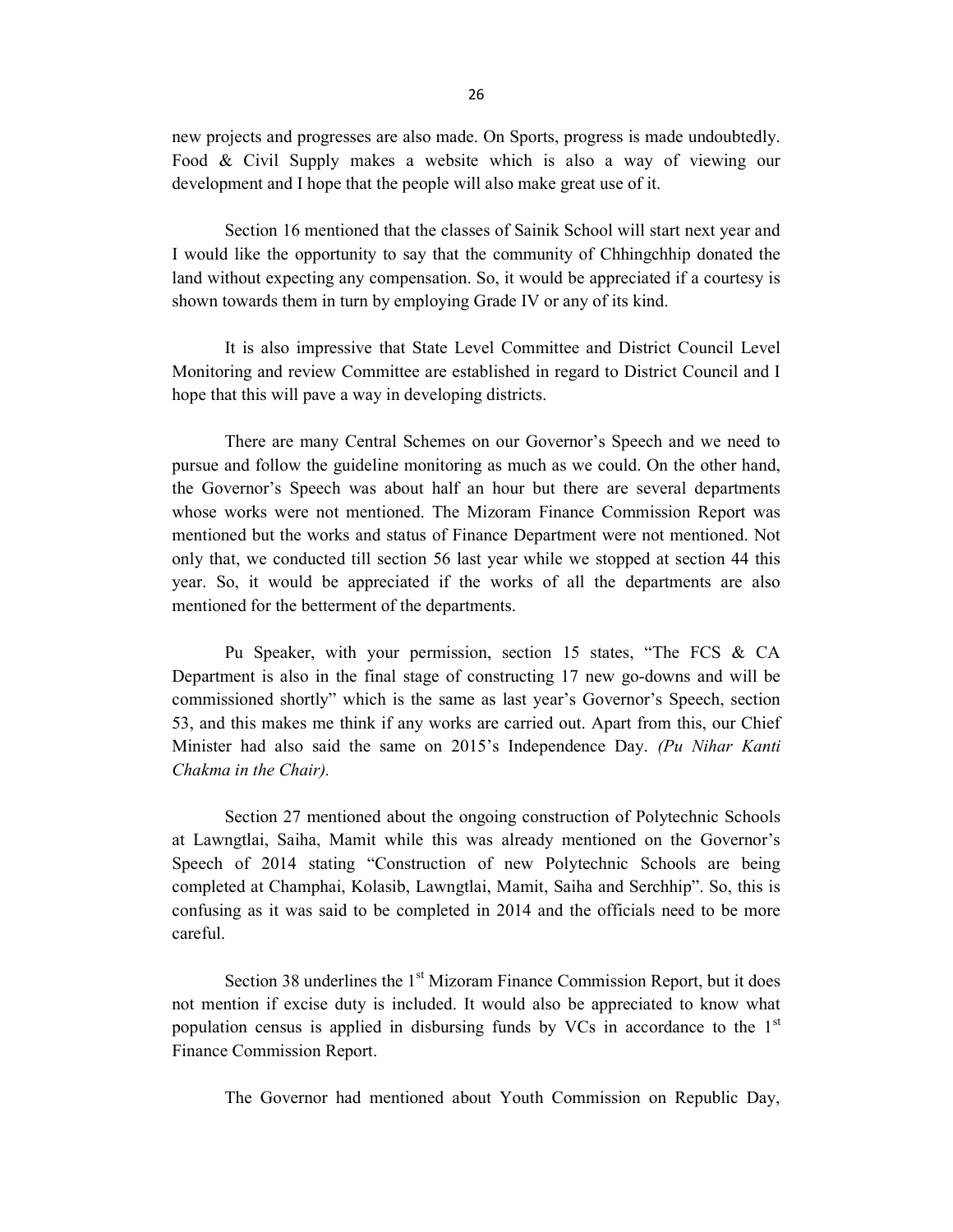2017 stating that progress is made on livelihood and out of more than 3,000 youths, the majority of them got placements outside Mizoram. However, this is not mentioned here though several progresses are included.

 Next is, all the 40 MLAs chose a model village within their respective constituency but the measures taken are not at all mentioned. NLUP is also hardly mentioned and it would be appreciated to know if the impacts are economic or social since our products are becoming costlier. Thank you.

CHAIRMAN : Pu K.S. Thanga.

PU K.S. THANGA : Thank you, Pu Chairman. First of all, I support the motion of thanks by Pu Robiaka and I would like to point out a few that I find important. Er. Lalrinawma mentioned how the works of some departments were not mentioned and yet, they deserve to be honored; but they do not complain even if they are not mentioned.

 It is appreciating that Horticulture efforts are on construction of horticulture link roads to connect potential areas of horticulture importance as mentioned here and we will continue to make effort.

 In regard to Sericulture, the Governor addressed that Mizoram is now among the only potential place in India to produce muga silk and do the department needs to put more effort in this regard. Rubber plantation would also be more benefitting for the laborers if family effort is given. The connectivity for Rih-Tidim road at Zokhawthar is also mentioned and this is important because Mizoram will approach Myanmar for business when it will be a full democracy country.

 The Govt. is working on Sports infrastructure and we have a great football stadium thanks to the effort of the hon. Chief Minister and Sports Minister. We now have top players in I-League from Mizoram and we are lucky to have a Ministry that cared the interest of the youths.

 The Speech also mentions LPG for it the essential needs. Our problem on supply of LPG is fading even at villages and there is also a proposal to upgrade Gas Bottling Plant to increase the supply.

 Point 17 states, "I am proud to state that Aizawl, Champhai and Lunglei towns have been declared Open Defecation Free. Aizawl City has also been declared as a 'Littering-free city' and this will require cooperation from the public for it to be successful". The reason I point this out is because it is impressive that the towns have good public latrines which will certainly decrease viral diseases. Mizoram is a very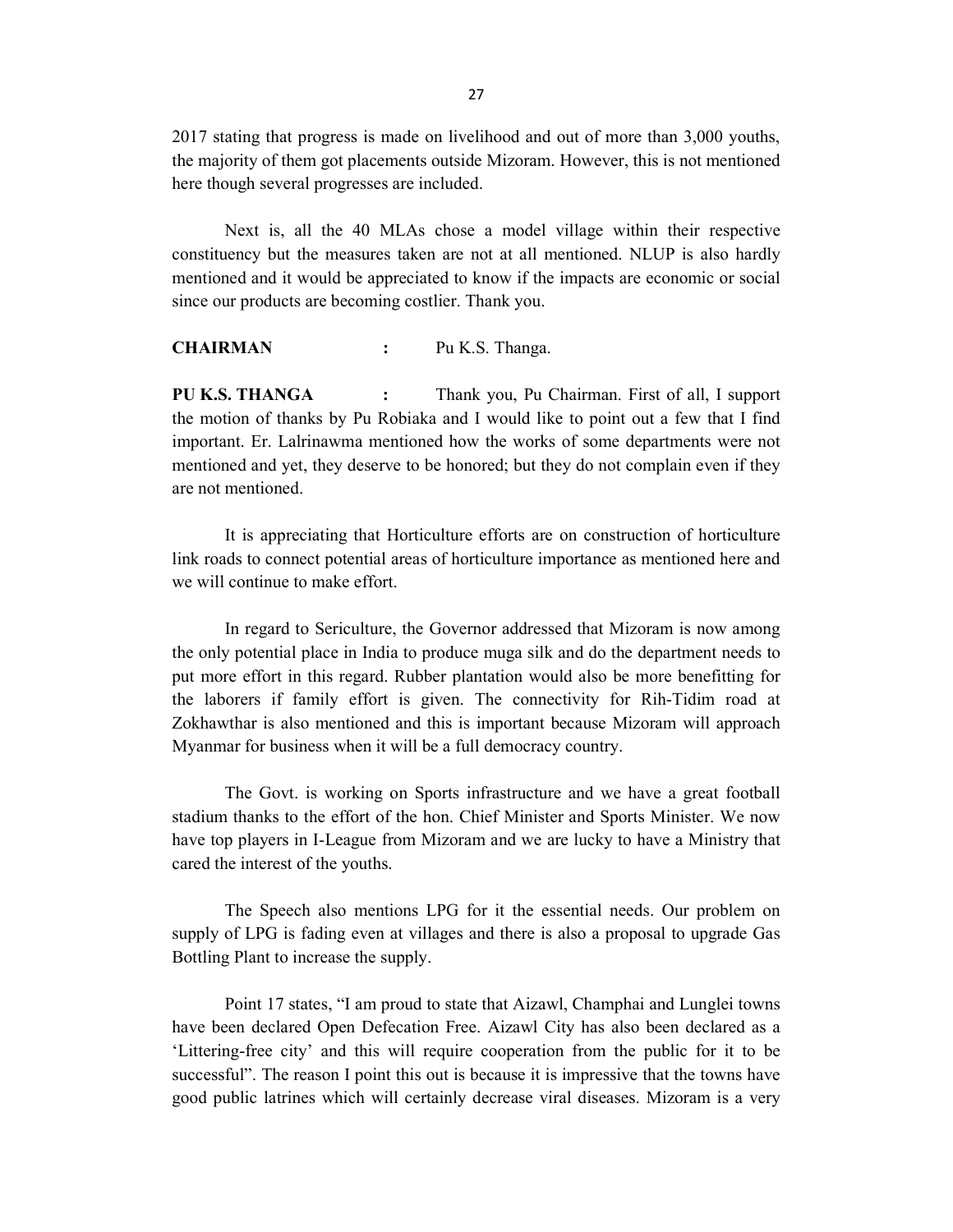young state and is developing quickly in cleanliness compared to other states of India.

 Point 23 mentions the progress made on State Referral Hospital, Falkawn and the preparation of the Govt. to upgrade it by establishing MIMER is also mentioned. It is impressive that Referral Hospital which has been abandoned for 10 years by the previous Ministry is resumed and a machine worth ₹28 lakhs is also provided through NEDP. This will reduce the burden of Aizawl Civil Hospital to a great extent as the majority of the sick people will approach this Hospital. I am also thankful as being the representative of this constituency and I support this Motion of Thanks. Thank you.

Dr. K. BEICHHUA : Thank you, Pu Chairman. It is a privilege to have a discussion on our Governor's Speech. I would like to start by saying that the Assembly's time differed from the Governor's by 4 minutes and it is necessary that we give importance to this. His preparation is much better than last year and I would like to point out a few that I find necessary.

 Firstly, the speech emphasized how important it is to have well constructed roadways and this is very true because developments could not happen without it. However, despite measures taken by the Govt., the people know best about the condition our roads and we therefore need to expedite our works.

 Secondly, it is appreciating that the speech mentioned how necessary it is for Agriculture to take measures on crop production. Mizoram is a dependent state and a co-operation between the people and the Govt. is necessary. Govt. funds are hardly available in our districts and that is why the laborers are compelled to engage themselves on rice cultivation.

 Horticulture is also mentioned and I believe this can alleviate the main problem our state. So, co-operation is also needed regardless of which party assumed the Ministry.

 We are fortunate to receive a lot of central schemes and the majority of the developments we achieved are of the central schemes. However, the people of MADC relate RKVY with corruption and this is very unfortunate.

 Everyone gives importance to Power & Electricity and that is why we all need to work together and cooperate keeping our parties aside.

 Some members had mentioned the progresses made on Sports and we will continue to do so. However, it would be appreciated if the developments are equal in all the districts so that the talented youth from rural villages can also be discovered.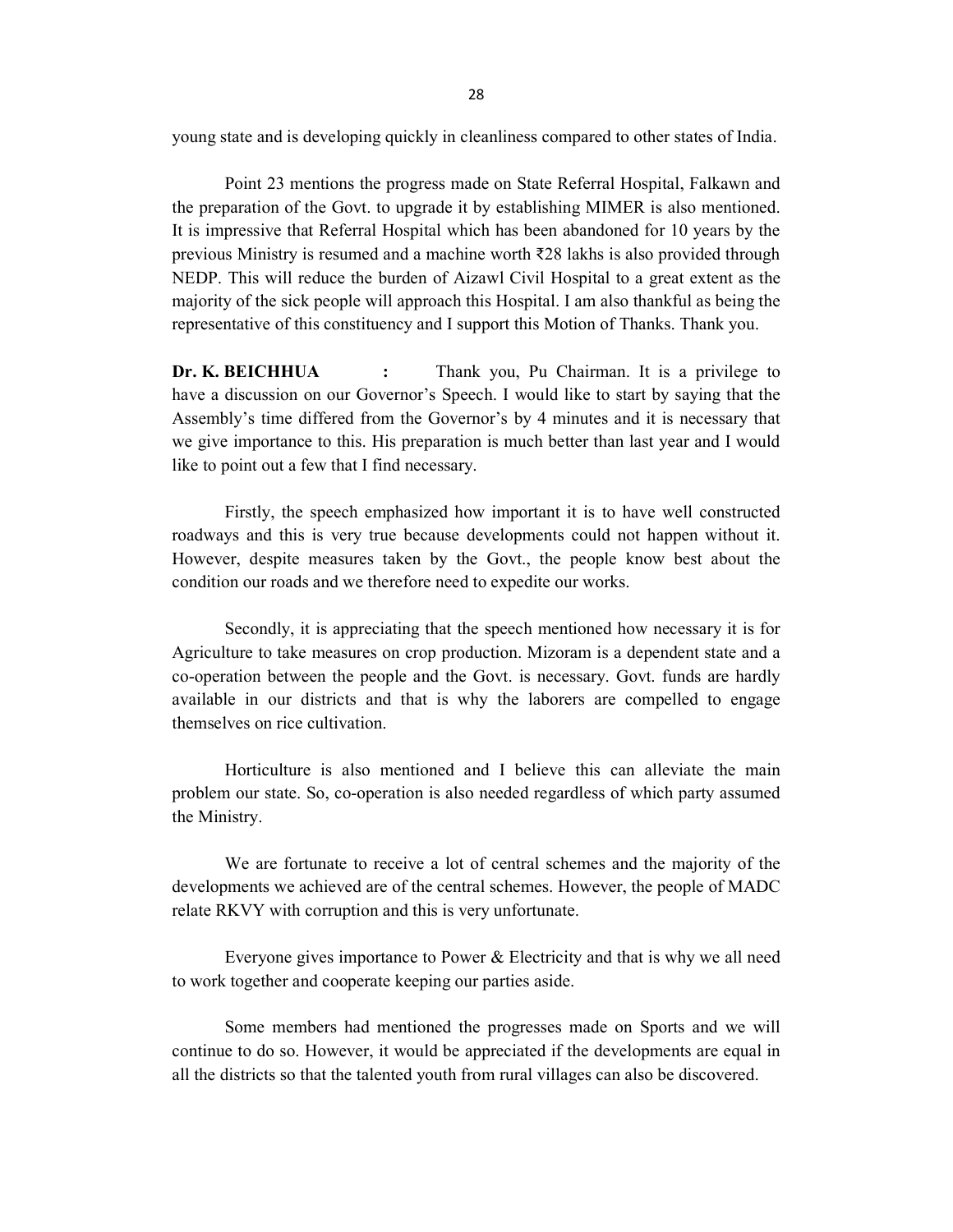Tourism Department needs to be promoted as other states receive high revenues from Tourism. However, as we have learned from the speech that 7 Nos. Tourist Lodges as being opened within Saiha District, I was wondering how such newly opened lodges will be maintained when some in other areas were privatized as the department cannot afford to put into function. In the stead, it may be more impressive if we turn to the natural beauty of our mountain ranges and our culture for tourists' attraction.

 The Speech mentioned that we have 2 model villages under PMGY and Haulawng as the  $3<sup>rd</sup>$  phase; I believe this is of the Hon. MPs as the MLAs have their own model village in their respective constituency. Though this is of PM policy, we could not remodel a village despite having excellent guidelines.

 It mentioned that 182 people were recruited in Armed Force and it would be appreciated if such recruitment is also held at every district capitals as there are many youths who are interested in this field.

 Pu Speaker, it is the decision of the Govt. to upgrade any District Hospital. So, it would be appreciated if attention is given in this regard as many people are dying due to unavailability of medical equipments.

 It is impressive that the revenue has increased from ₹118.73 crore to ₹278.11 crore this year. However, the highest tax we collected is from liquor and I am afraid if the number of widows and orphans increases at the same time.

 Pu Speaker, if the Autonomous District Councils spent 92% of the plan and non-plan fund for the salary of employees, it is obvious that the people have no share from it as the rest is for office expenditures. So, it would be appreciated if the Governor gives it concern for financial management of the 3 Autonomous District Councils. At the same time, we are all aware of the situation of Lai District Council situation and would be much appreciated if initiatives are taken. Thank you.

### SPEAKER : Pu Lalruatkima.

PU LALRUATKIMA : Thank you, Pu Speaker. It is the Assembly's time which should be taken into account but not the Governor's time. Anyway, it would be much appreciated if the Governor is not late anymore.

 There are many things to be grateful for where as the speech starts with NLUP. It is reiterated that NLUP is successful but there is hardly any from the economic point of view as the rates do not decrease either. Anyway, most of the developments through Agriculture are of the central scheme and cooperation is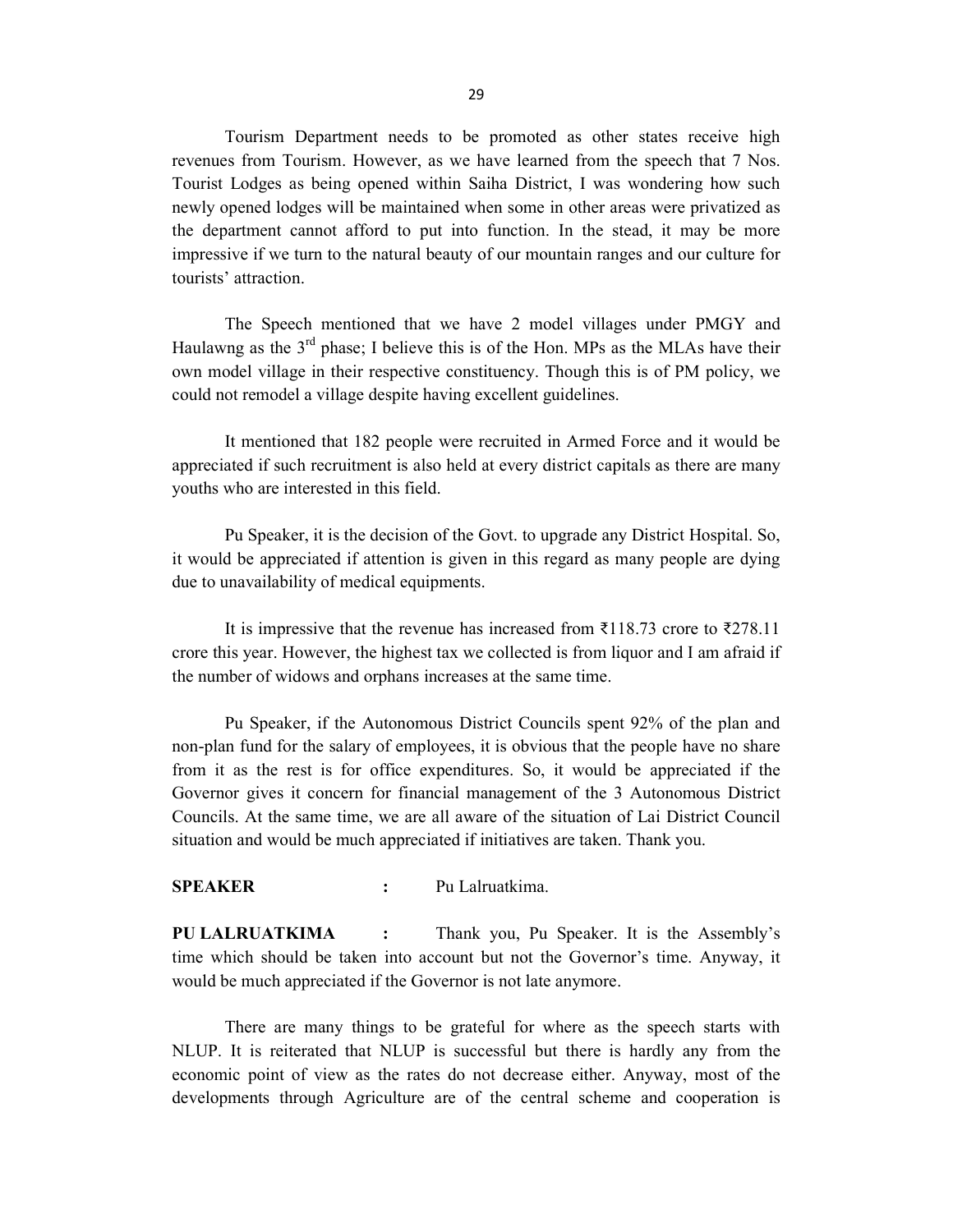important in order to attain self-sufficiency.

 We excavated several link roads and the maintenance is equally important especially for Agriculture and Horticulture.

 Pu Speaker, during the launching of Integrated Mega Silk Development Project last year, one of our members was not allowed to enter the gate because for being unrecognized by the receptionists. This is embarrassing for the MLAs and the receptionists/securities should know their MLAs.

 The progress of border trade project at Rih - Tidim road is quite slow and would be appreciated if the work is expedited so that we may have much better and cheaper products. At the same time, it would also be appreciated if Kawrpuichhuah is upgraded.

 It is important to educate ourselves on prevention from wildfire for we have lost many forests which further affect our environment.

 Many progresses are made on Sports Department and it is impressive that Multipurpose Sports Complex at YMA Field of Aizawl West-I in undertaken from NEC fund. It is also impressive that Miss Lalrintluangi of NECC Cadet from my constituency recently climbed Mt. Everest which certainly is a remarkable achievement for the Mizo people.

 Regarding Tourism, it is learned that 7 Nos. Tourist lodges are inaugurated this year while we privatized several of the existing ones. We should be more concern on how to attract tourists rather than worrying about their accommodations.

 Pu Speaker, the State Institute of Hotel Management at Bung Bangla which is of initiation of the MNF Ministry may be utilized for the best purpose.

 It is confusing to learn from the Speech that several go-downs as due for commission last year and the same report being given again this year. While this is the case, our Ministers should concerns for some go-downs which had been constructed below-standard. Besides, we should be more careful in processing our ration card which includes wrong details of the family and printing mistakes.

 Pu Speaker, it is a fact that development is slow when the roads are in bad condition. We therefore should put more efforts as it can ruin our image.

 PHE has a new system of water supply but SIPMIU is rather slow in the works and should be expedited.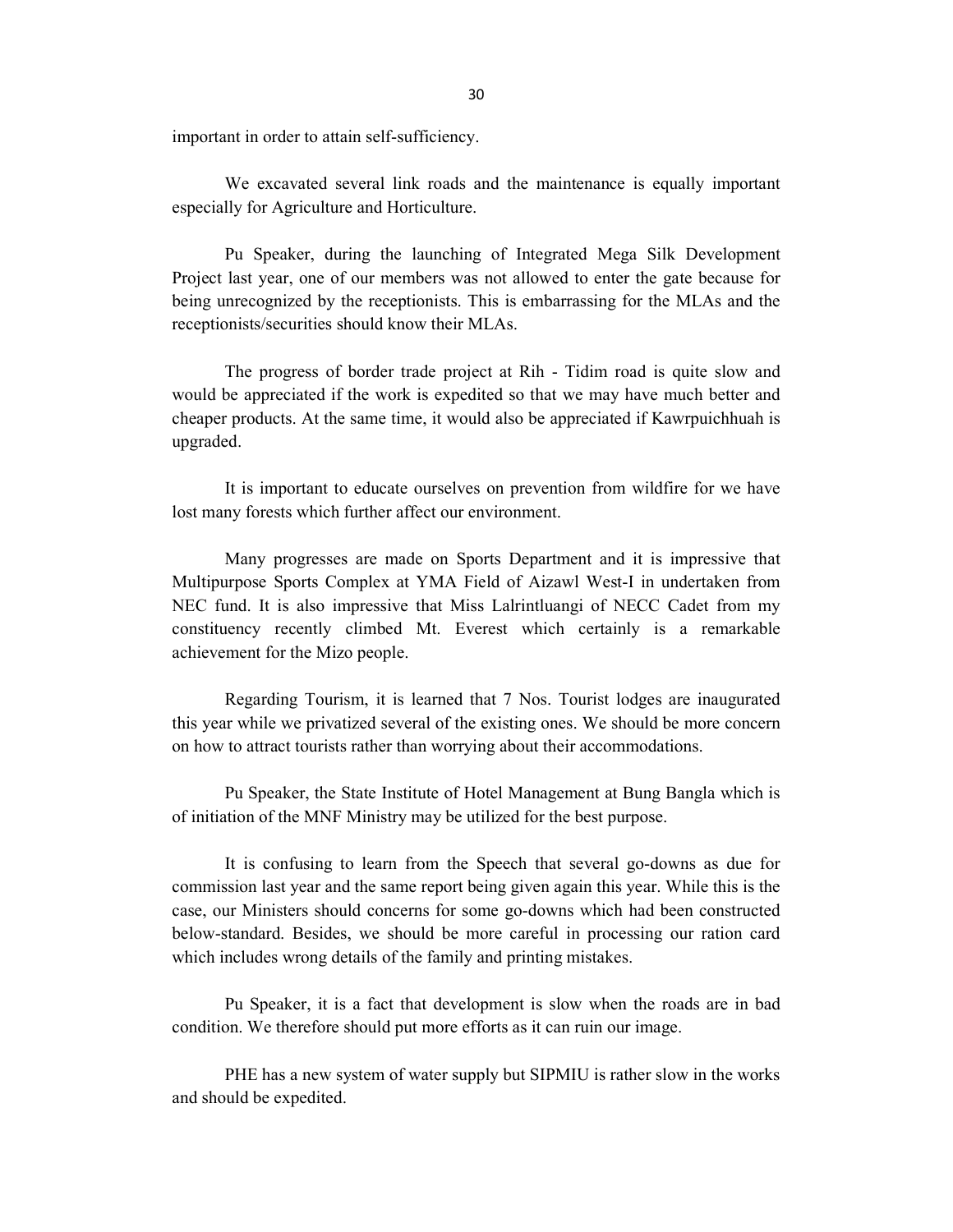31

 Pu Speaker, it is learned that Tlawva Hydel Project which was reported as a small hydel project has now been shown as a major hydel project and Kawlbem Hydel Project which was reported as 3.5 megawatts last year is now shown as 4 megawatts. So, we need to be very careful if this is a printing mistake.

 Pu Speaker, despite the Governor's speech emphasizing many developments as being occurred in the Autonomous District, it is obvious that one is not making much progress as stated.

 It is impressive that roads are constructed in the area of HPC (D) for wants of agreement; I am afraid that another of Sixth Scheduled Autonomous District Council is born out of it. We need to be very careful and I hope this will unite all the Mizo people.

 State own tax revenue has increased as we even exceeds our target. However, it is unfortunate that it is due of MLPC Act.

 It is appreciated that NEDP is implemented and I believe we will make great progress if this project is infrastructure development generated.

 Pu Speaker, out of the 3 Public Undertakings that were abolished, MAMCO is remain functioning and taking new employees on contract basis despite the service of several employees being terminated.

It is impressive that minimum rate of wages was revised on  $1<sup>st</sup>$  April 2011 and the laborers and MRs should be given more important. There are still some departments which do not follow the minimum wages and the Govt. is responsible for it.

 I am sharing my opinion not because we are from different parties but for the development of our state and I am afraid we will not accomplish our Governor's Speech if we do not give our best. Thank you.

PU T.T. ZOTHANSANGA : Thank you, Pu Speaker. Firstly, I would like to point out that no MLA receives ₹700/- per day as fixed for attending the sessions.

 There are many things to be grateful for and I would like to start with Rih - Tidim road. The Mizos in different parts of the world watches the performance of this Ministry with high expectation for our reunification and see that powers supply has even been shared to Zokhawthar with the approval of the hon. Chief Minister. The historical background of Khampat Bung and Rihdil for the mizos should not be ignored and that we always have our role to play on Myanmar's Govt. Our bonds with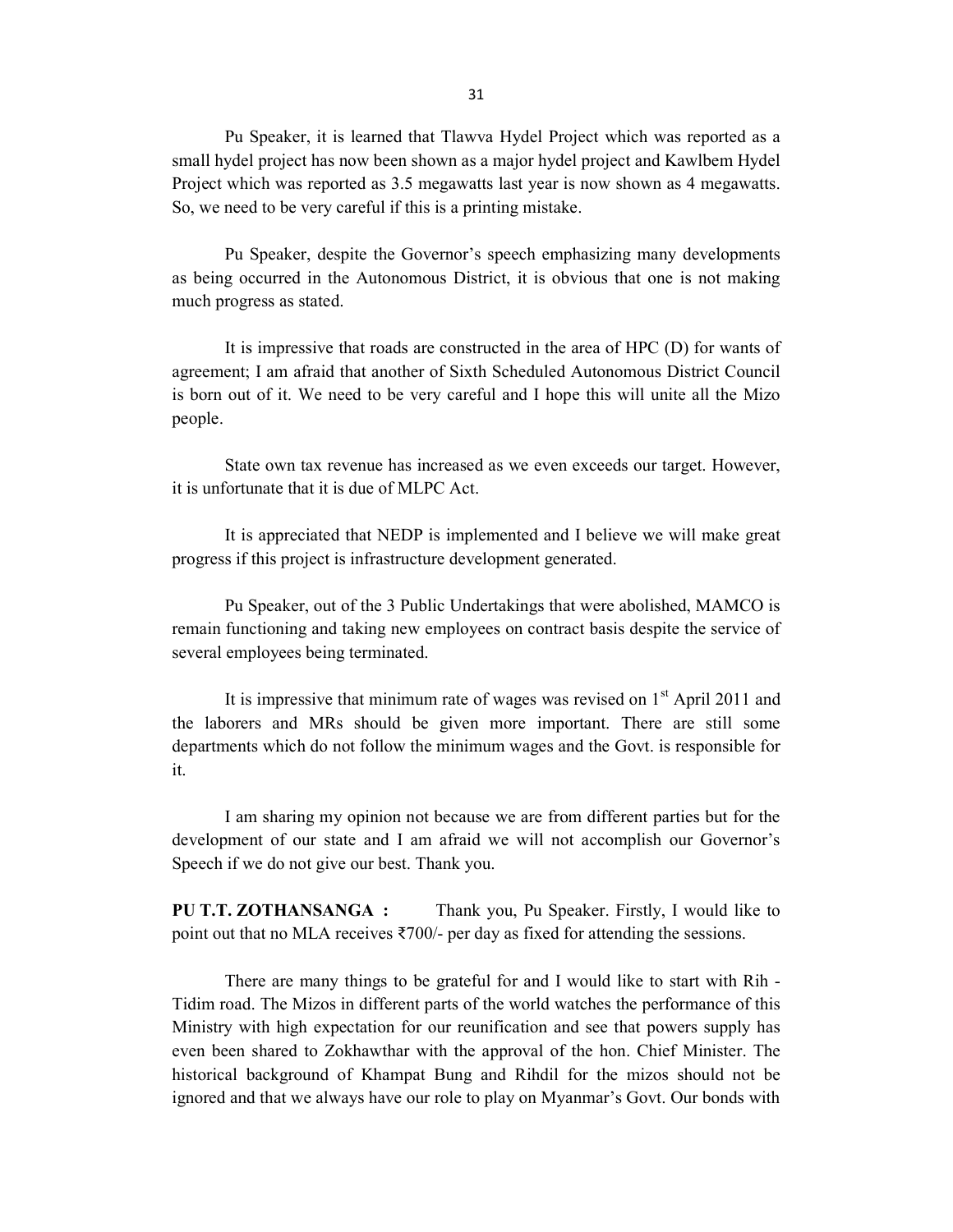our fellow mizos on Myanmar side will be much stronger had not the MNF Ministry suggested a border fencing in 2007. We had accomplished a wide road from Champhai to Zokhawthar and we will be able to reach Tahan from Champhai in no time if the road is linked with the mainland of Myanmar.

 Pu Speaker, it is also impressive that the abandoned Tuirial Hydel Project is now being resumed continued and will soon be inaugurated. While this is the case, the negative result of corruption in the process of compensation on Tuirial project is that Tuivai of 210 megawatts and Tuirini could not be completed. Even though Tuirial is completed, Mizoram will receive only 12% from it for we need to pay huge amount on compensation claims.

 In the previous term, Pu Speaker, ₹76.06 crore was spent on the proposed 500 bedded Referral Hospital in which only 1 x-ray machine was there and 17 people were hired as patients during the investigation. Anyway, it is impressive that the abandoned hospital will be upgraded by establishing Medical College.

 Pu Ruatkima said that he had not seen any progress on NLUP but as a representative of one of the constituencies of rural area, I have seen a lot of achievements. Thus, I support the Governor Speech. Thank you.

SPEAKER : We will take a break and discussion will be resumed at 2:00 p.m.

### 2:00 p.m.

SPEAKER : Pu Hmingdailova Khiangte is granted a leave of absence from the House. To continue with our discussion, I invite Pu R.L. Pianmawia.

PU R.L. PIANMAWIA : Thank you, Pu Speaker. It is appreciating that the Governor Speech highlighted the achievements of the Govt. for the development of our state. It is quite obvious that measures taken by the Govt. are true which further indicate the efforts our leaders.

 Some Members could not differentiate the effectiveness and ineffectiveness of NLUP. My constituency is poor and all the beneficiaries were asked to choose broom cultivation trade as a starter which was quite a successful. For example, this year, North Tinghmun collects ₹25 lakhs within its village through broom cultivation and Vaitin collects ₹43 lakhs which should not to be ignored.

 It is appreciating that measures are taken on link roads and the future works are also mentioned on the Governor's Speech. However, there are several ongoing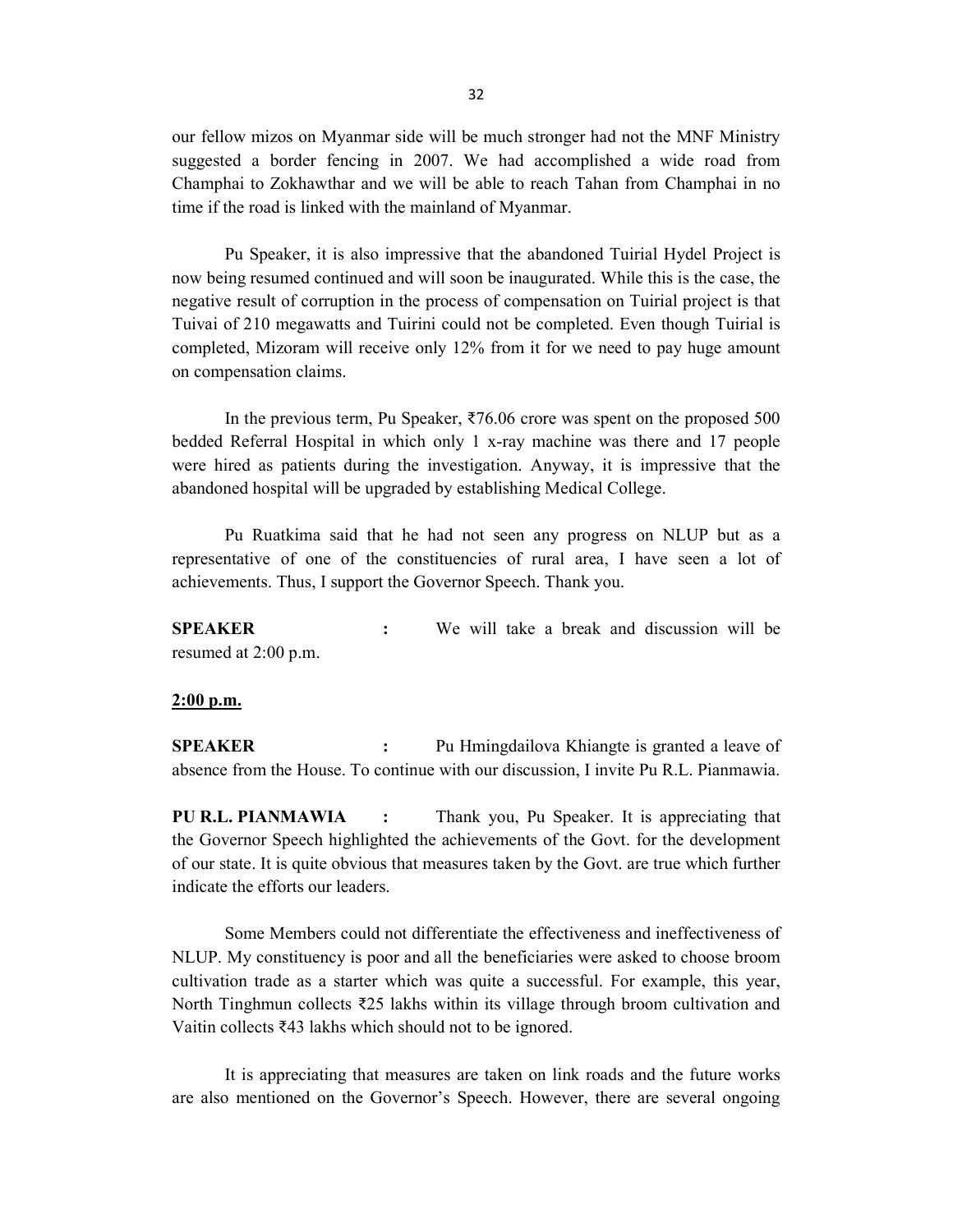works that are not mentioned and it would have been impressive if they were all included.

 The supply of cooking gas and water are now sufficient and a lot of progresses are also made on education. My constituency has 5 High Schools of RMSA including one at Mauchar. It is also appreciating that several Govt. buildings are constructed.

 It is also impressive that Kelkang Water Supply Scheme has been achieved with solar energy as the same for Sawleng is in the process which I think should also be included in the Governor's Speech.

 It is appreciating that we now have State Drug Testing Laboratory for Quality Control Drugs at Zemabawk since our health centers is incomplete without it. It is also appreciating that there is an agreement with HPCD which is much a relief especially for the concerned constituency as we are always under a threat. Thank you, Pu Speaker.

SPEAKER : Pu John Siamkunga.

PU JOHN SIAMKUNGA : Thank you, Pu Speaker. The Governor's Speech highlighted only a few achievements for it is not possible to include the entire achievement of the government.

 It is impressive that we are under the Govt. that abides by excellent Law & Order. Pu Speaker, the Members on your left claimed that achievements under NLUP as hardly seen. However, there are beneficiaries who are successful the very next day, months or even years after NLUP was implemented and this is why we could not issue the exact statistic. The success made with petty trade is also remarkable as there are numbers of successful trades like beauty parlor, tyres retreading, hair salon etc. within Aizawl. The people in rural areas as well are successful in their own respective trades whether it is on orange farms or pineapple farms as there are many progresses on WRC-1, WRC-2 and WRC-3. It is important to know that the Governor's Speech mentioned the measures taken on permanent farming and with the ongoing works for increase of rice productions across the 8 districts.

 The government gives priority to the interests of the youth but all the achievements could not be included. Yet, it is necessary to include that the Govt. is undertaking extreme measures on sports as many talented players are promoted. We have even organized craftsmen training and examination centre for UPSC.

 The Govt. is also giving importance to farmers and we should remember that muga silk rearing, rubber plantation, coffee etc are all taken up under NLUP. These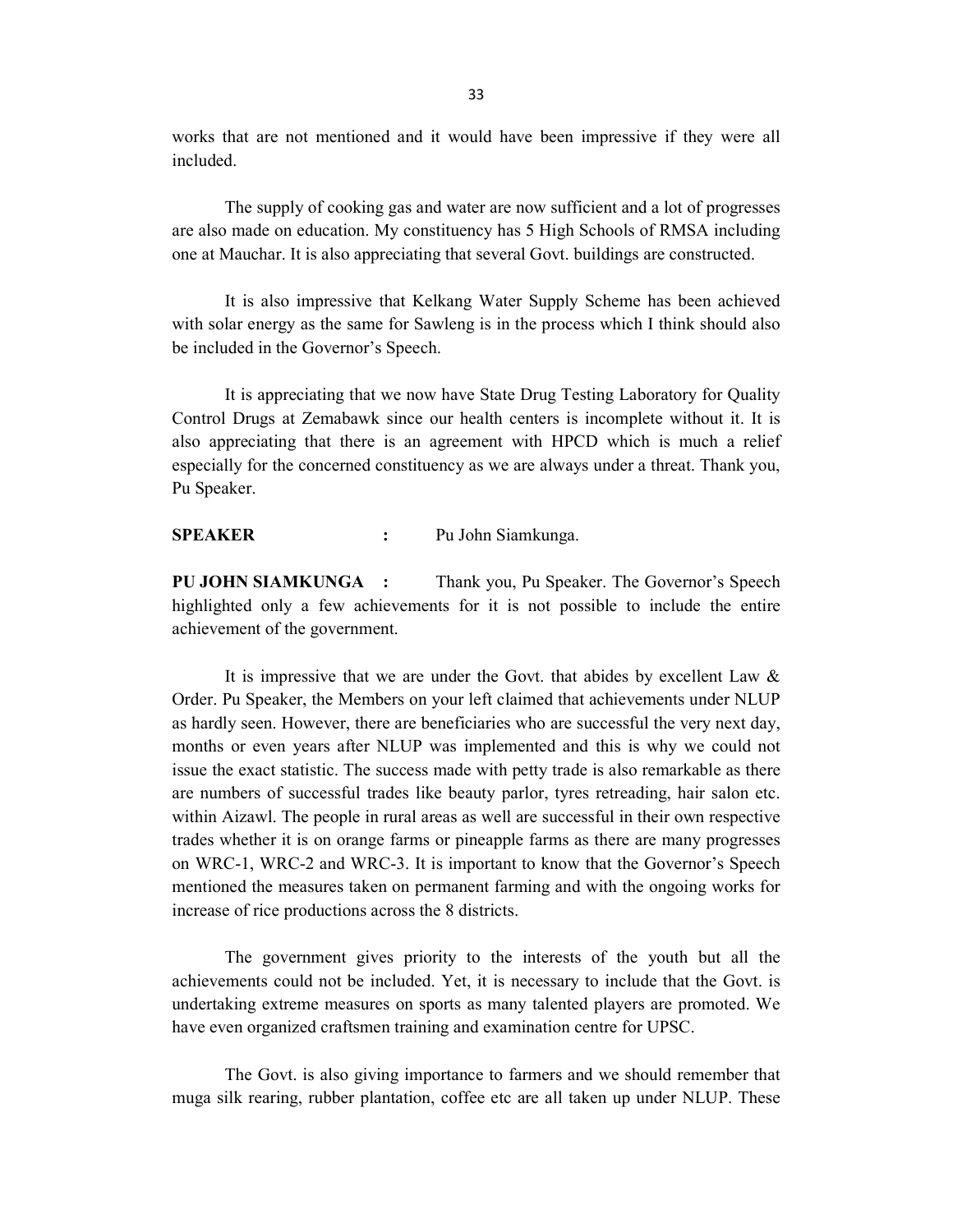are of long term trades and will take times to be successful. The government takes measures in every directions and it is impressive that Aizawl, Champhai and Lunglei Districts are declared as Open Defecation Free.

 We have sufficient supply of rice under this Ministry where as 5 kgs per head at the rate of ₹3 is provided under Food Security Act and another 3 kgs on subsidized rate. This are all mentioned in the Governor's Speech and is quite impressive. The Govt. is also doing its best on supply of cooking gas and there is a proposal to upgrade Mualkhang bottling plan with a capacity of 5 mega tons.

 Power & electricity is the essential needs and the speech mentioned that we produce 29.5 mw till March. Tuirial Hydel Project of 60 megawatts will be commissioned next year and we could make the most of it if we had carefully looked after it from the start. The Govt. is taking intensive measure to make it functional and we should remember that Tuivai hydro-electric of 210 megawatts and Tuirini of 24 megawatts are also in progress. Some members asked why the mini-Hydel Project had not been mentioned and this is because it is known its capacity by the name min-hydel project.

 Considering the important of safe drinking water, it must be noted that the Govt. is taking intensive measures. The Governor's Speech included the finished, the ongoing works as well as future works for the development which are all wellappreciated.

 Developments cannot be attained unless proper roads are available and that is why the Govt. gives concentration on 1326 kms of road being constructed despite Mizoram being a sloppy and in monsoon area. Several roads had also been blacktopped as some are in progress and we will continue to do so.

 The Govt. is also taking measures on health as Medical College will soon be established; cancer hospital will be upgraded and 2 regular Radiologists are also employed here for the benefit of the people. While this is the case, the Speech only mentioned a brief achievement on nurses, doctors, hospitals since the entire achievements cannot be included.

 The Govt. is also giving importance to Local Self Govt. and according to the Mizoram Finance Commission Reports approved by the Govt., the Village Councils, Local Councils will be given 15% of state own tax revenue.

 Many have claimed a detail statistic is necessary to indicate the actual progress and the Economic & Statistic Department thus doing its best to get the exact figure of BPL and other figures as well.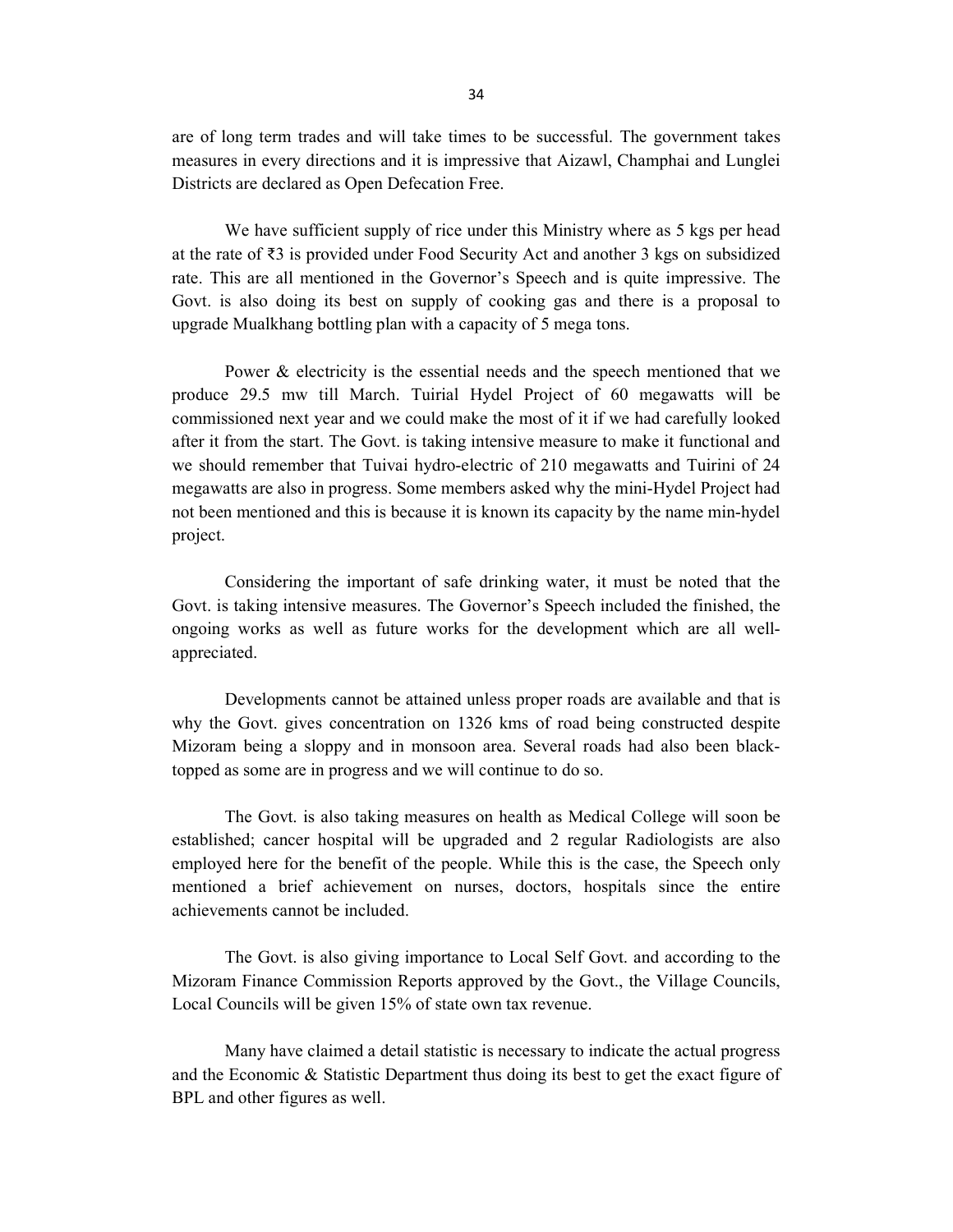Pu Speaker, I would like to conclude by saying that the government increases DA of its employees from 113% to 119% with effect from  $1<sup>st</sup>$  April, 2016, from 119% to 125% with effect from  $1<sup>st</sup>$  Sept, 2016 and then again from 125% to 132% with effect from January. This indicates the government is giving enough important to the well-being of the Govt. servants; yet, there are many other things to be grateful for on our Governor's Speech. Thank you.

SPEAKER : Pi Lalawmpuii Chawngthu.

PI VANLALAWMPUII CHAWNGTHU: Thank you, Pu Speaker. Some Members have criticized the measures taken on NLUP but I would like to point out that it is quite successful as many link roads are achieved.

 In regard to PWD, expedite works are carried out on Kaladan Multi Modal Transport Project as intensive measures are also taken on roads. In this connection, it may be noted that roads in Delhi are not entirely of well-constructed as some portions are much worse than ours. It is a difficult task to resurface every road and is unseemly to think that all our roads should be smooth as always. We are all aware of our budget and our roads are well-off considering our limited budgets.

 Pu Speaker, Biate Water Supply Scheme is now in progress and I believe there are also several water supply schemes being carried out in several constituencies. We also witness the works achieved by PHE in rural areas and this is also appreciated.

 Sports Department has been making a lot of achievements and we are almost getting used to it. It is worth-mentioning that Miss Emily Lalruatkimi from my constituency is qualified for French Open Tennis which certainly is due to the effort of our Minister. The project of Mini Sports Complex of Rural Development at East Lungdar and North Vanlaiphai are in progress thanks to the efforts of the hon. Minister which further indicates our leaders concentrate not only in Aizawl but also at rural areas to discover talented players.

 It is appreciating that agreement is achieved with HPCD and we are fortunate to have a powerful Home Minister. However, it would also be appreciated if women are also recruited for Police.

 We have heard that power supply will be given from next year and I would like to share my appreciation to the hon. Chief Minister.

 There are many achievements worth-mentioning but could not be done so due to limit of time. Thank you.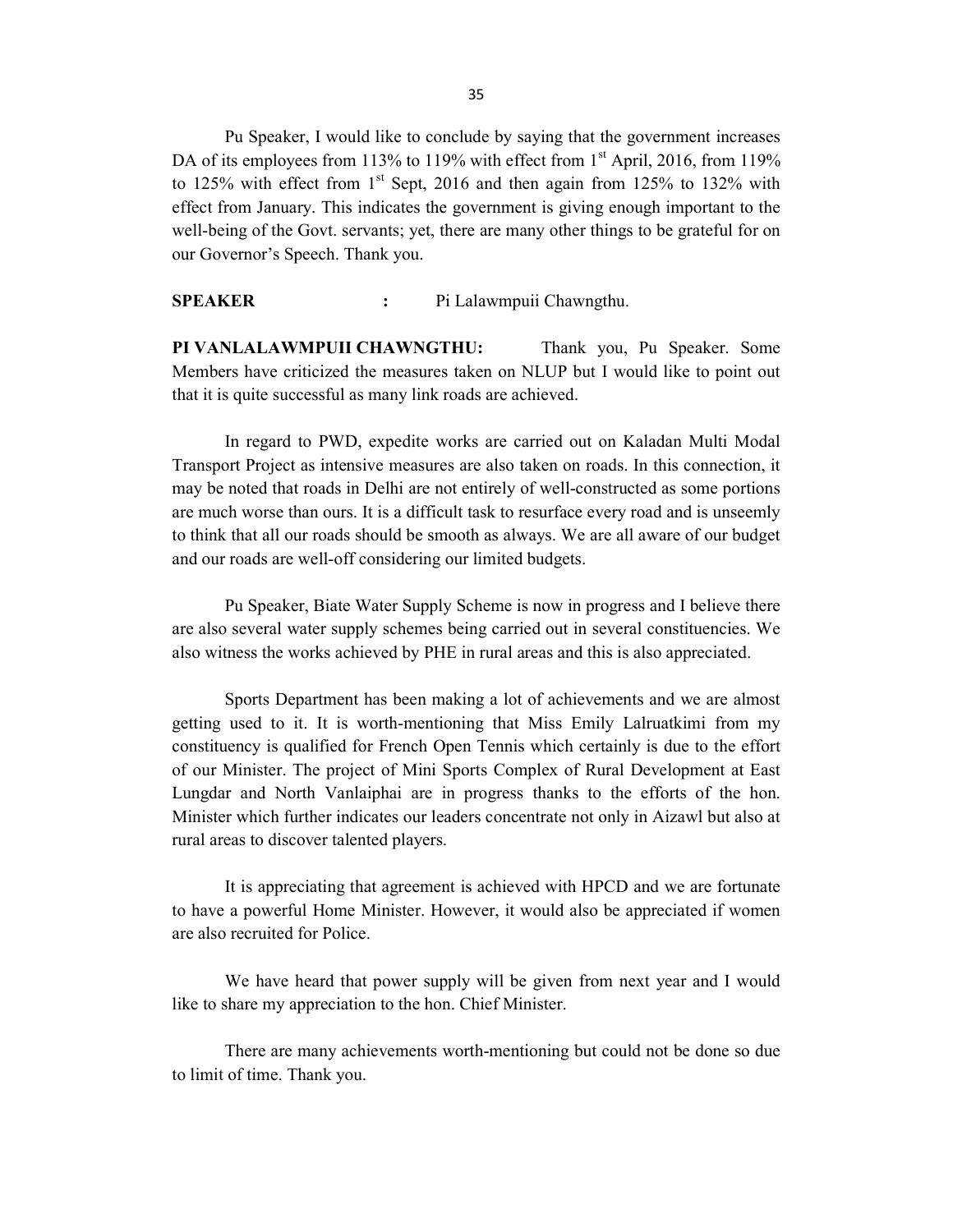## SPEAKER : Pu Vanlalzawma.

PU VANLALZAWMA : Pu Speaker, it is a privilege for the chance to have discussion on our Governor's Speech though our points of view differs according to the side we are on. The Govt. of India announced demonetization of ₹500 and ₹1000 banknotes on Nov, 2016 and I believe Mizoram is the state that faced the least problem.

 It is appreciating that there are many centrally sponsored projects for our state; yet, the monitoring works are not good enough like Buichali Concrete Bridge of the central project which remains unserviceable till today due to poor monitoring. We hardly have enough petrol and diesel at our pumps since the tanker could not pass that bridge. It is unfortunate that we are facing many problems as a consequence of poor monitoring.

 It is impressive that railways enter out state but it is of the central project and we have no authority in it; and, there is a road project which is at 100 kms from Mizoram and no contractor to that effect remains not appointed due to appeal of the Indian Ambassador to the Burma Govt. to not proceed with the project. It would be appreciated if the Govt. takes measure in this regard.

 Pu Speaker, I would like to point our progresses on Sports are not only through the Govt. but Pu Robert Romawia Royte too deserves the credit for his dedication to sports.

 Again on railways, there is a proposal to construct railway station at Tlabung. So, it will be much appreciated if the work is expedited so that the people of Tlabung may benefit the outcome for trades. At the same time, it is necessary to give importance to the projects at Zokhawthar and Chhimtuipui as well.

 It is true that we are more sufficient with the supply of cooking gas, but I believe we are over-praising ourselves in the achievements we have made so far. Anyway, I appreciate that we are able to freely share our thoughts under your leadership, Pu Speaker. Thank you.

SPEAKER : I call upon the hon. Chief Minister to wind up the discussion and clarify the point which is deemed necessary.

PU LAL THANHAWLA, CHIEF MINISTER: From you past experiences, Pu Speaker, I would like to ask if you had ever come across a situation at the Parliament and the State Assembly when Question Hour is almost disregarded because of Obituary Reference. (SPEAKER: The Obituary Reference of the 3 departed leaders.)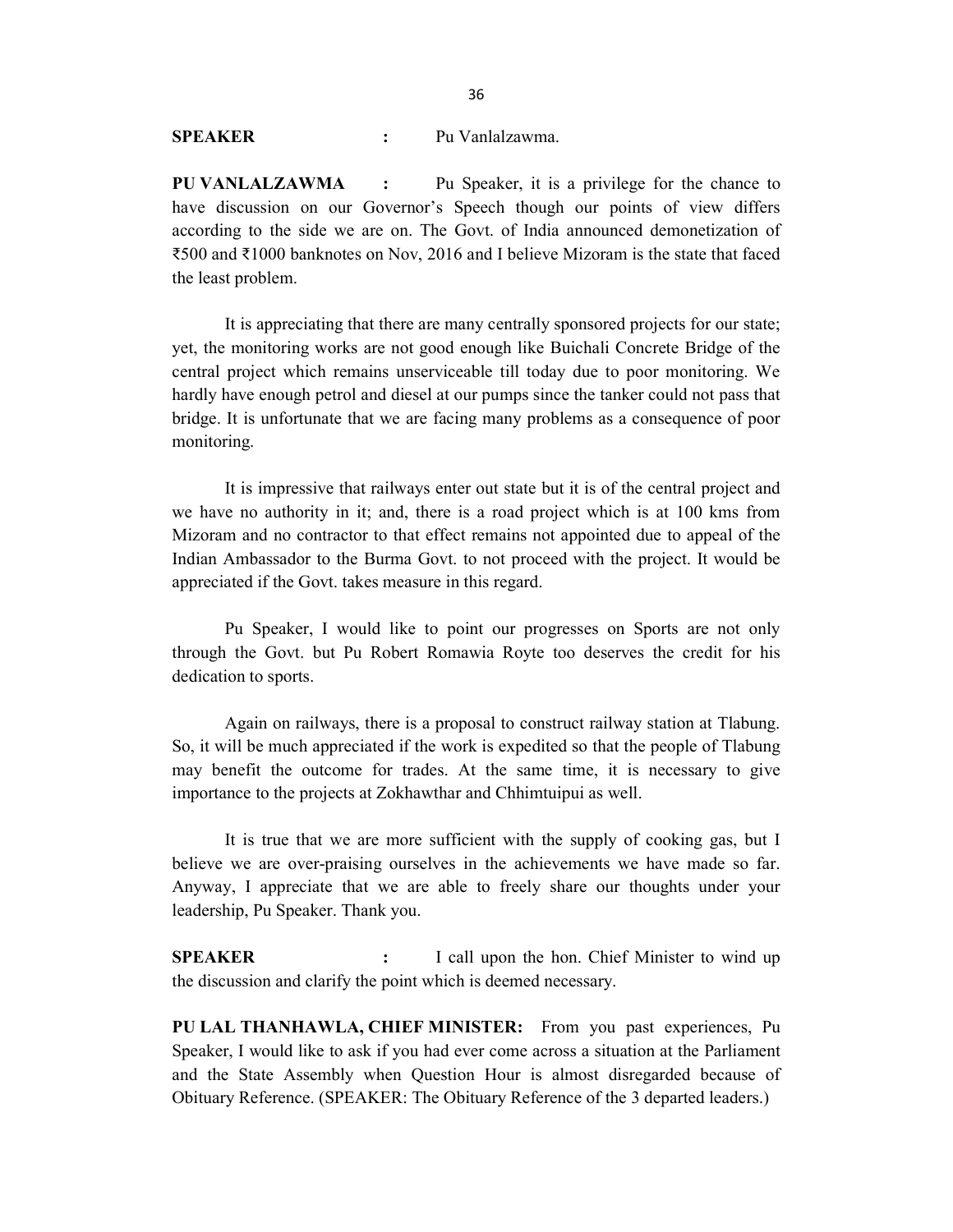It is appreciating to have a peaceful discussion on the Governor's Speech and we done our best despite shortage of funds and power. It is impressive that the reactions of the oppositions are quite positive and this is a great example for other states.

 As mentioned by the Opposition Group Leader, India faced severe hardship due to demonetization and so is remarkable that Mizoram is free from this problem. The old banknotes were accepted everywhere in Mizoram till the last date and this makes me think how wonderful it is to be a Mizo and a Christian.

 On the other hand, there are people always looking for the chance to claim compensation which is quite a burden for the Govt. JAIKA has now undertakes construction of NH4 from Aizawl to Tuipang and I am afraid we will put ourselves a shame before the Japan Govt. Pu Speaker, we will always grateful to the people of Chhingchhip for donating their land for Sainik School without expecting anything in return. The only request they have made is to absorb as much as the local people even as Grade-IV of the institution and step is being taken to fulfill their request. The school is now completed and the academic session will soon be started. Many students had face the interview but only 47-50 students will be admitted at the start. Measure has also been taken for admission and hostel for female students. It may be noted that Sainik school not only help enrolling the concerned students in the army, it is also important for the state's development as well.

 Pu Speaker, I would also like to mention that more than 1,000 persons are recruited in the army during this Ministry alone and the Assam Rifles help us a lot by providing training in several districts. Apart from maintaining disciplines, the salary of the army is good enough while receiving everything for free. So, the Govt. is doing its best to recruit more and more youths and many are currently being trained for Commissioned Officer.

 It is the aim of our leaders to build up strong relationship with the Govt. of Burma to pave the way for unity of all the Mizo tribes on Burma side. As such is the case, we need to use 'Duhlian' language so as to build a strong bond between all the Mizo Ethnic tribes around the globe. Pu Speaker, the project of Zokhawthar - Tidim road and Zokhawthar - Falam road had often been mentioned in the UPA Ministry but we disagreed to handover the works to Burma Govt. which to a certain extent hampers the process. However, with tranfromation of Burma into a democracy country, we agree to handover the works though we are not certain of how the work will be carried out. A bridge between Burma and Mizoram is now being processed to enable Bus service to and fro and the Burma Govt. also gives it concern to Rih Dil which I believe may be made as a tourist spot.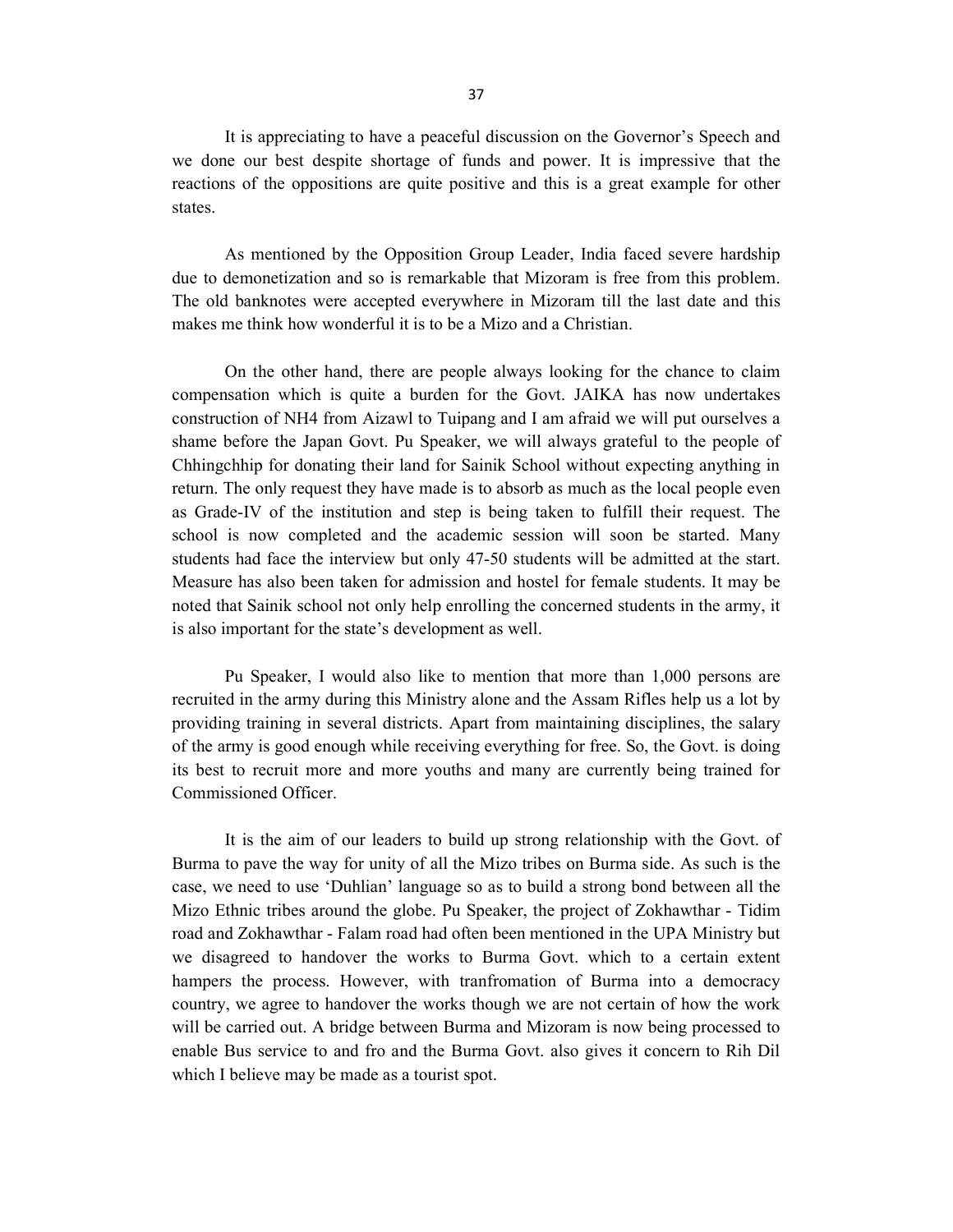The 7 Nos. tourists' lodges which had been opened recently were of the previous term's initiation with the idea of placing it in every village. However, the departments fail to put all in function due to lack of fund and were compelled for privatization. Tourist's attraction is quite an important idea and I often wonder if we have ruined our tourist spots due to renovation as most of the tourists are attracted to the natural beauty of our land and our original cultures. Thus, the department of Tourism, LAD and Art & Culture need to be more strategic.

 Regarding setting up a model village to each constituency as directed by the Central Govt., it is unfortunate that no additional fund is allocated. However, we need to achieve this from our respective MLA funds.

 Regarding cleanliness, we have started the programme with 'Clean Aizawl' and 'Clean Champhai' by declaring the two districts as 'Open Defecation Free' for an example to other districts.

 Pu Speaker, I woukld also like to point out that Burma has 25 MPs who can communicate in Duhlian language. We need to strengthen our relationship by improving our road communication, our social and culture. It is learned that most of the private hospitals in Burma are quite independent on oxygen, water etc. and I am glad that the Govt. even suggested exchanging our Doctors.

 When the Central Govt. suggested border fencing in Manipur last year, our fellow mizos mostly of Kukis in the area of Mawreh and asked the help from the Govt. of Mizoram. So, I wrote to the Prime Minister but I believe no measure is taken since I do not hear from them anymore.

 NLUP is greatly benefitted by many beneficiaries in Mizoram where as the per capita income in 2000-2011 was `50,956 and then `90,015 after 5 years and this is all figured by Economic & Statistic and Planning Department. Mizoram GSDP in 2010- 2011 was ₹6,38,788 while and it increased to ₹12,49,869 in 2015-2016 with percentage of 8.46%. The success depends on the person concerned. Our leaders recommended the continuation of NLUP with NEDP. So, even if NLUP term has ended, we will continue to those who still need it.

 The Agriculture and allied sector have the most NLUP trade and has grown by 7.21% in 2014-2015, 0.10% in Forestry sector, 5.83% in Fishery sector and 11.82% in manufacturing industry. Everyone like the operators, Govt., party and the beneficiaries benefitted from NLUP and the overall percentage of petty trade is also high. There are also beneficiaries at Saiha District who earned more than lakh rupees from strawberry trade.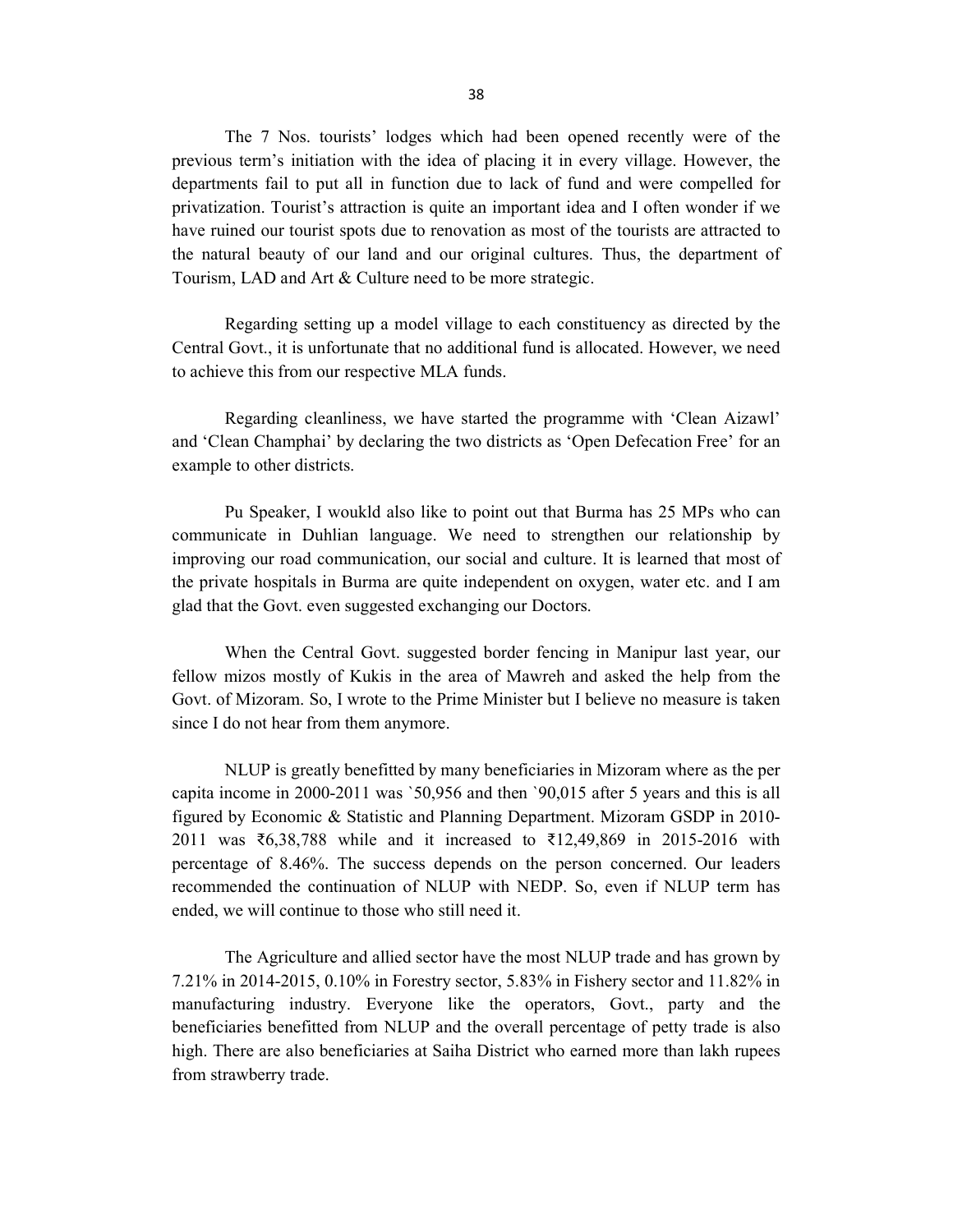Dr. K. Beichhua mentioned that RKVY is hopeless in his constituency and we could work on it unless we know the reason for the failure.

 Electricity is important for development and we are currently working on Tuirial and Tuivai. Unfortunately, one dam at Tuirial is damaged recently due to heavy rainfall but we still hope to produce 60 megawatts. We arranged NEPCO to work on Tuivai and it is now in progress.

 Tuirini is planned to generate 42 megawatts but since the limited state power is only 25 megawatts, it is unavoidable to work on the smaller projects and we also need to look for funds if we are to work on bigger projects. So, Tuirini is carried out with 25 megawatts and we hoped to receive the borrowed fund soon. We are on the verge of being independent and we could have own all the 60 megawatts had not fund provisions for Tuirial was corrupted.

 Pu Speaker, Mizoram has the highest cancer rate and it is among the states with the highest AIDS +ve victims. Being a Christian state, this is embarrassing as number of underage molestation case increases at the same time.

 We almost lost the Jungle Welfare Training School at Vairengte due to compensations but we fortunately won the case and we hope there will be no negative consequences.

 We need to put more efforts on Health Care and we therefore proposed purchase of MRI and CT scan for every district hospitals. As mentioned by Dr. K. Beichhua, we could have saved some lives had there been any of these equipments.

 We also need to concentrate on muga rearing and cooperation between Govt. and the people is needed for the success.

 The Institute of Hotel Management was started in the MNF Ministry but we could continue with it due to lack of funding source. Our leaders are aware that we spent a lot on healthcare and referring cases and the best effort is so given in this regard.

 In pursuance of trade agreement Bangladesh, intensive measure has been taken by the Govt. I want all the members to know that the railways project was initiated in 2017 but since it took years to resolve compensation case, it is not possible to assure its completion within 2019. The main problem faced by the Govt. on major projects is corruption; and, being a Christian, we all need to reassure ourselves to be true and honest.